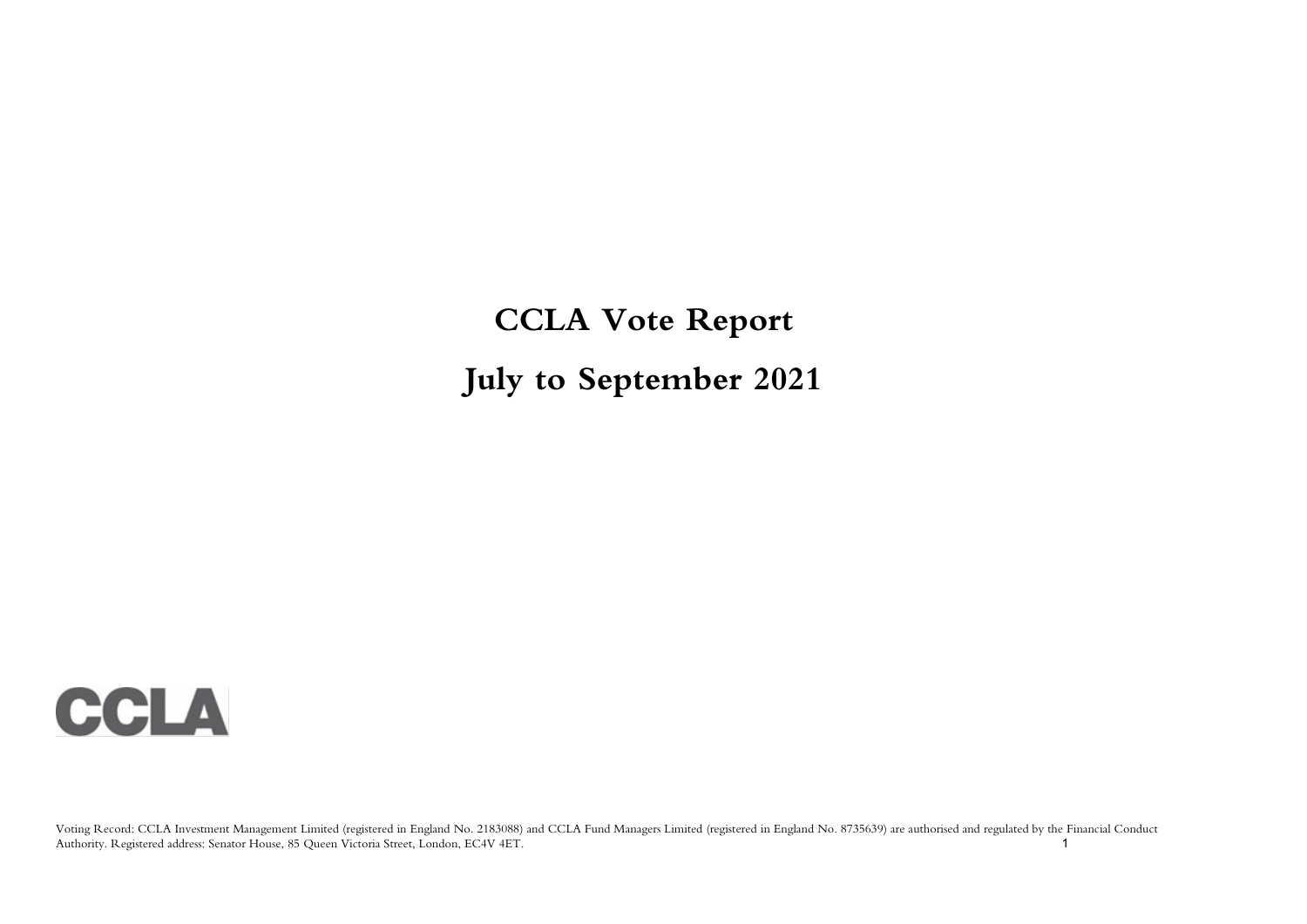#### **Section 1: Overview**

Vote Instruction All Resolutions



**Headlines**: CCLA aims to vote at all UK and overseas company meetings where we have portfolio holdings, and it is practical to do so. During the quarter we voted on 439 resolutions across 38 company meetings. We did not support management on 51 occasions, 12% of all resolutions.

We continued our longstanding focus on executive remuneration. One example is Electronic Arts, where we voted against the Named Executive Officer's compensation package. We do not expect executive directors in receipt of competitive salaries to be offered annual bonuses of more than 100% of base salary (unless an executive director has delivered extraordinary results through exceptional performance to the significant benefit of shareholders). The proposal was not compliant with our remuneration guidelines and breached our maximum multiple of salary.

#### **Chart 1. CCLA Vote by theme**



Management Proposals by theme (%)

Shareholder Resolutions:

The only shareholder resolution was at Electronic Arts where two shareholders submitted a proposal requesting that the company provide shareholders with the right to act by written consent. While our tendency is to support such proposals, provided the provision specifies that most outstanding shares must support the requested action in this case we took the decision to abstain as the company had already tabled a proposal to allow shareholder to act by written consent, albeit with a more stringent requirement and still represented an improvement to overall shareholder rights as there was currently no right to written consent.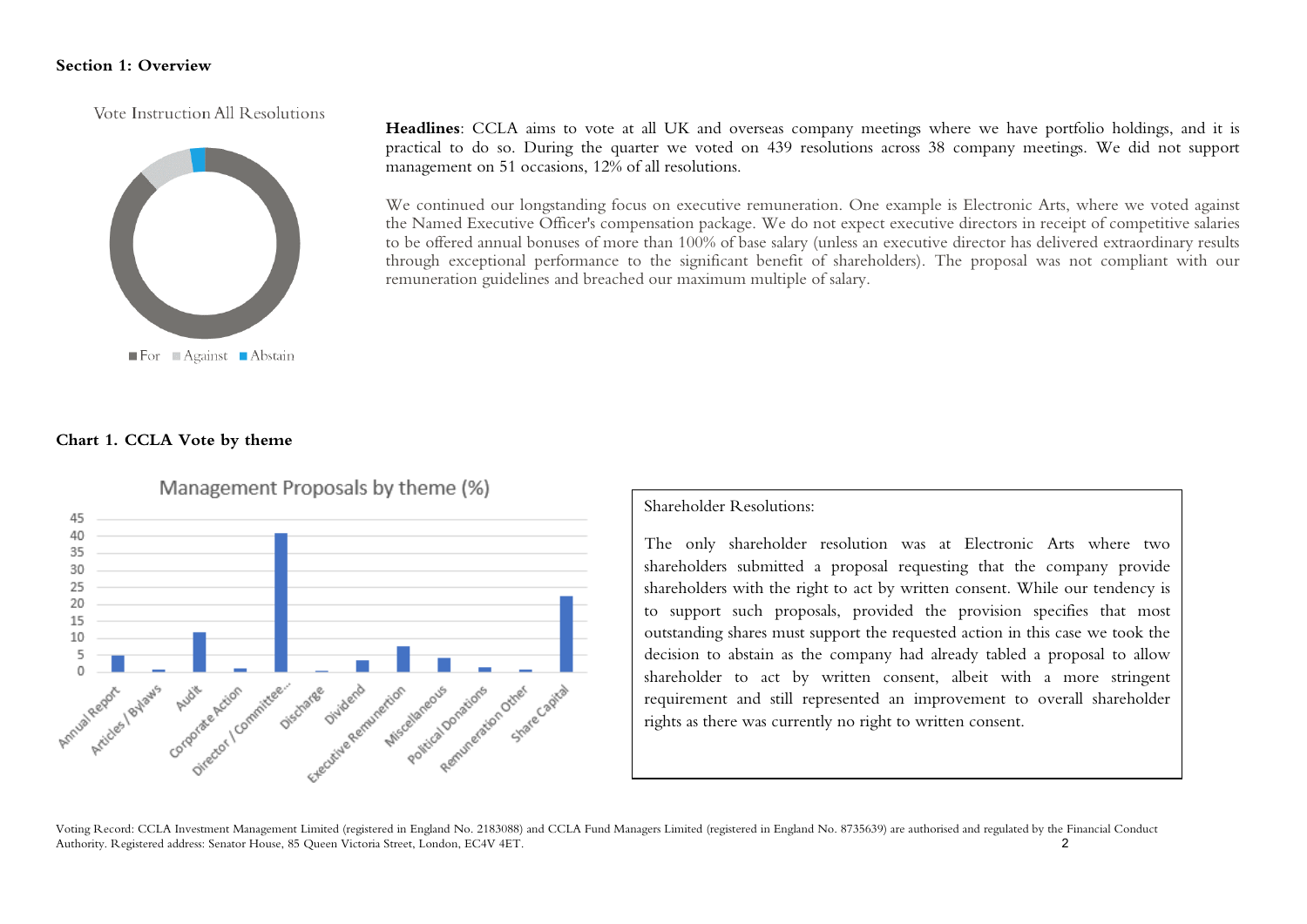### **Table1: Meeting Overview**

| <b>Meeting Overview</b>      |                                                              |                                                   |       |  |       |  |  |  |  |  |
|------------------------------|--------------------------------------------------------------|---------------------------------------------------|-------|--|-------|--|--|--|--|--|
| Region                       | United Kingdom<br>North America<br>Asia<br>Oceania<br>Europe |                                                   |       |  |       |  |  |  |  |  |
| <b>Number of Meetings</b>    |                                                              |                                                   |       |  | 29    |  |  |  |  |  |
| <b>Number of Resolutions</b> |                                                              |                                                   | 24    |  | 402   |  |  |  |  |  |
|                              |                                                              | Vote Instruction (percentage all votes in region) |       |  |       |  |  |  |  |  |
| For                          | 100                                                          |                                                   | 75.00 |  | 89.55 |  |  |  |  |  |
| Against/Withhold             |                                                              | 8.33                                              | 20.83 |  | 8.46  |  |  |  |  |  |
| Abstain                      |                                                              | 16.67                                             | 4.17  |  | 1.99  |  |  |  |  |  |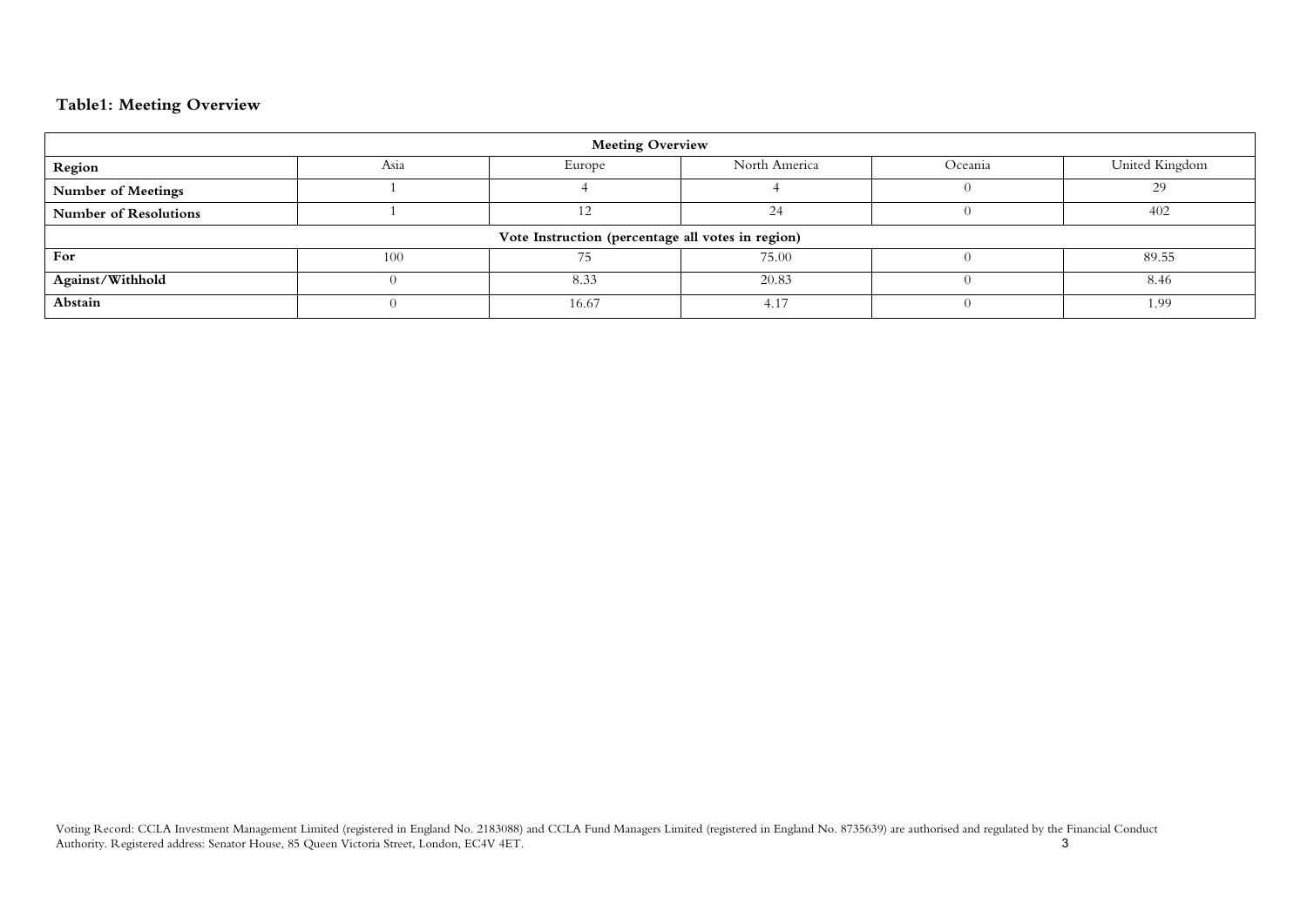### **Section 2: Impact of CCLA Vote Template**

When we vote, we seek to promote exemplary corporate governance and to reflect the underlying values of our client base. The principles and application outlined in our vote guidelines have been developed following extensive consultation with our clients and are informed by relevant guidelines and codes for the markets in which we invest. Our Guidelines are reviewed annually and administered by proxy voting provider, ISS, who works to a bespoke template. Our template is not based solely on governance matters but incorporates both our position on environmental, social and governance (ESG) issues, and our main engagement themes. This ensures consistency across all our stewardship activity. A comparison of CCLA vote instructions and ISS vote recommendations for the same management proposals illustrates the template's impact. During the quarter, in accordance with the CCLA vote policy, we did not support 12% of management proposals. During the same period, the ISS Standard Vote Report recommended voting against management on just 2% of the same proposals**.**

#### **Chart 2: Impact of CCLA Vote Template**

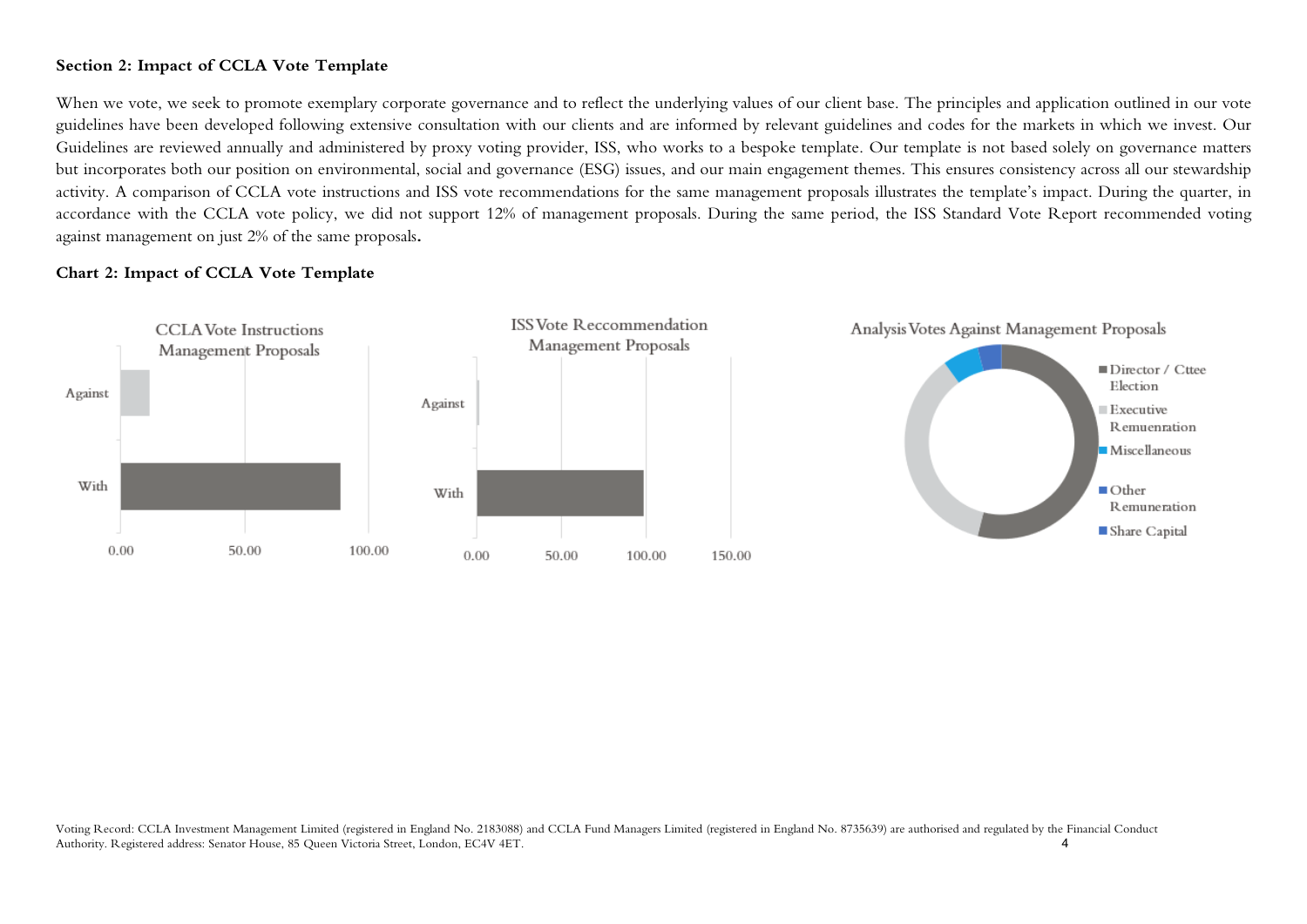# S**ection 3: CCLA Vote History Summary**

|                 | Q 2020     | Q1 2021 | O <sub>2</sub> 2021             | Q3 2021    | Last 12 months |
|-----------------|------------|---------|---------------------------------|------------|----------------|
| Total meeting   |            | -5      | ר הו<br>$\mathbf{1} \leftarrow$ | .          | 29U            |
| Total proposals | <u>.</u> , | 442     | 2069                            | $43^\circ$ | いつつ<br>المكاف  |

|                          |                                                  | O <sub>4</sub> 2020 |          | O1 2021    |          | O <sub>2</sub> 2021 |          | O3 2021        |                | Last 12 months |
|--------------------------|--------------------------------------------------|---------------------|----------|------------|----------|---------------------|----------|----------------|----------------|----------------|
|                          | Count                                            | Percentage          | Count    | Percentage | Count    | Percentage          | Count    | Percentage     | Count          | Percentage     |
| <b>All Resolutions</b>   |                                                  |                     |          |            |          |                     |          |                |                |                |
| For                      | 241                                              | 88.93               | 403      | 91.18      | 1755     | 84.82               | 388      | 88.38          | 2787           | 86.53          |
| <b>Against</b>           | 24                                               | 8.86                | 38       | 8.6        | 301      | 14.55               | 40       | 9.11           | 403            | 12.51          |
| Abstain                  | 6                                                | 2.21                |          | 0.23       | 13       | 0.63                | 11       | 2.51           | 31             | 0.96           |
| Total                    | 271                                              | 100                 | 442      | 100        | 2069     | 100                 | 439      | 100            | 3221           | 100.00         |
|                          | <b>Executive Remuneration Reports and Policy</b> |                     |          |            |          |                     |          |                |                |                |
| For                      | 6                                                | 37.5                |          | 36.84      | 26       | 19.55               | ◠        | 11.11          | 41             | 22.04          |
| Against                  | 10                                               | 62.5                | 12       | 63.16      | 104      | 78.20               | 12       | 66.67          | 138            | 74.19          |
| Abstain                  | $\theta$                                         | $\Omega$            | $\Omega$ | $\Omega$   | 3        | 2.26                |          | 22.23          | $\overline{ }$ | 3.76           |
| Total                    | 16                                               | 100                 | 19       | 100        | 133      | 100                 | 18       | 100            | 186            | 100.00         |
| <b>Director Election</b> |                                                  |                     |          |            |          |                     |          |                |                |                |
| For                      | 97                                               | 88.18               | 153      | 90.53      | 852      | 85.20               | 153      | 85.0           | 1255           | 86.02          |
| Against                  | 10                                               | 9.09                | 15       | 8.88       | 142      | 14.20               | 25       | 13.89          | 192            | 13.16          |
| Abstain                  | $\mathcal{Z}$                                    | 2.73                |          | 0.59       | 6        | 0.60                | $\Omega$ | 1.11           | 12             | 0.82           |
| Total                    | 110                                              | 100                 | 169      | 100        | 1000     | 100                 | 180      | 100            | 1459           | 100.00         |
| Shareholder resolutions  |                                                  |                     |          |            |          |                     |          |                |                |                |
| For                      | 2                                                | 50                  |          | 87.5       | 64       | 95.52               | $\Omega$ | $\Omega$       | 73             | 91.25          |
| Against                  | $\Omega$                                         | $\Omega$            |          | 12.5       |          | 1.49                |          | $\Omega$       | 2              | 2.50           |
| Abstain                  | $\overline{2}$                                   | 50                  | $\Omega$ | $\Omega$   | $\Omega$ | 2.99                |          | 100            | 5              | 6.25           |
| Total                    |                                                  | 100                 | 8        | 100        | 67       | 100                 |          | $\overline{0}$ | 80             | 100.00         |

**Key:** AGAINST Votes include withhold votes.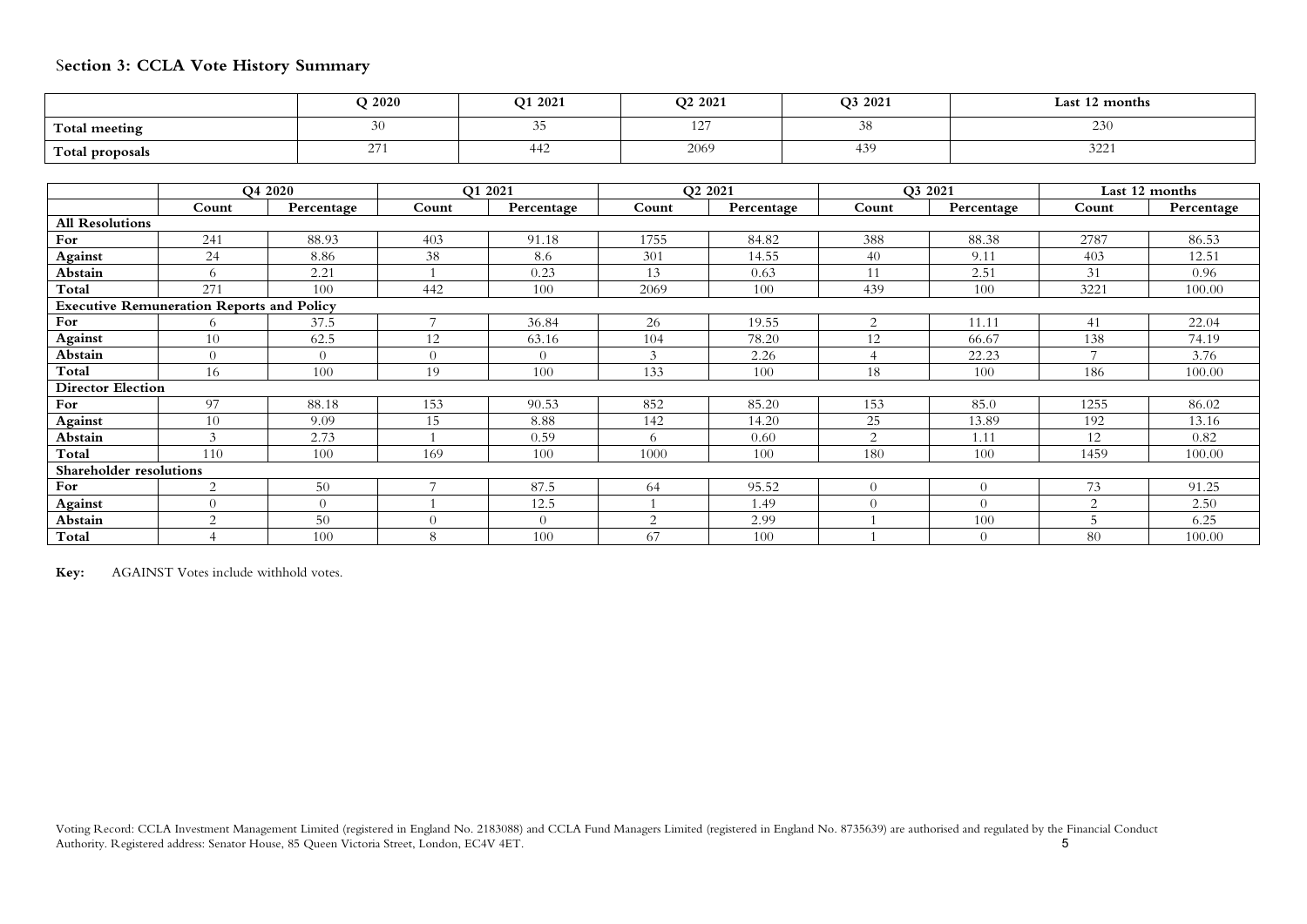**Section 4:** Confirmed instructions: CCLA believe that it is in our clients' best interests to vote all our domestic and overseas holdings where it is practical to do so. Instances where we may not vote includes meetings in markets that adopt the practice of share blocking, which prohibits the sale of shares from the date that the vote is filed until the shareholder meeting, and where specific power of attorney requirements may mean that the costs of lodging a vote are prohibitively expensive. CCLA does not participate in stock lending processes and therefore there was no need to recall any stock before voting. There were no rejected ballots during the period.

Section 5: Key Votes: The following three subsections set out a brief rationale for key votes. These are: votes outside our standard in-house policy, votes against management recommendations and shareholder resolutions. The Ethical & Responsible Investment team is responsible for instructing all votes in accordance with our Standard Operating Procedures. Our vote decisions are informed by investment considerations, discussions with portfolio managers and our engagement with companies.

Section 5a: Votes Outside Policy: During the quarter CCLA voted outside its standard policy on four occasions during the period. The table below sets out a brief overview of the rationale for the vote. The Standard Operating Procedures require all votes outside our standard policy to be approved by the head of Ethical & responsible Investment.

| Company Name                                           | Meeting Type | Meeting Date               | No | Proposal Text                                                                                                                      | Policy              | Instruction | Rationale                                                                                                                                                                                                                                           |
|--------------------------------------------------------|--------------|----------------------------|----|------------------------------------------------------------------------------------------------------------------------------------|---------------------|-------------|-----------------------------------------------------------------------------------------------------------------------------------------------------------------------------------------------------------------------------------------------------|
| HICL Infrastructure PLC                                | <b>AGM</b>   | $20th$ July 2021           |    | Re-elect Ian Russell as Director                                                                                                   | Gender<br>Diversity | Abstain     | The board contains three women which is 38% of the<br>board. Given this and the size of holding engagement is<br>considered a better option.                                                                                                        |
| Hipgnosis Songs Fund<br>Ltd.                           | <b>AGM</b>   | $15th$ September           |    | Re-elect Paul Burger as Director                                                                                                   | Gender<br>Diversity | For         | Given the increase in female representation on the board<br>in recent years (following the AGM one third of the<br>board will be female) and the level of CCLA's holdings<br>engagement is considered a better option.                              |
| Candriam Sustainable -<br><b>Bond Emerging Markets</b> | <b>SGM</b>   | 21 <sup>st</sup> September |    | Amend Article 23 Following the<br>Update the Internal Credit Quality<br>Assessment Policy Implemented by<br>the Management Company | Articles            | Abstain     | First call for the meeting. The company had not provided<br>any detail of the proposed changes on the web page.<br>Given level of CCLA holding we engaged with the<br>company to ensure that sufficient detail was disclosed at<br>the second call. |
| Candriam Sustainable -<br><b>Bond Emerging Markets</b> | <b>SGM</b>   | $21st$ September           |    | Approve Entry into Force of the<br>Amendments to the Articles of<br>Association on 15 October 2021                                 | Articles            | Abstain     | First call for the meeting. The company had not provided<br>any detail of the proposed changes on the web page.<br>Given level of CCLA holding we engaged with the<br>company to ensure that sufficient detail was disclosed at<br>the second call. |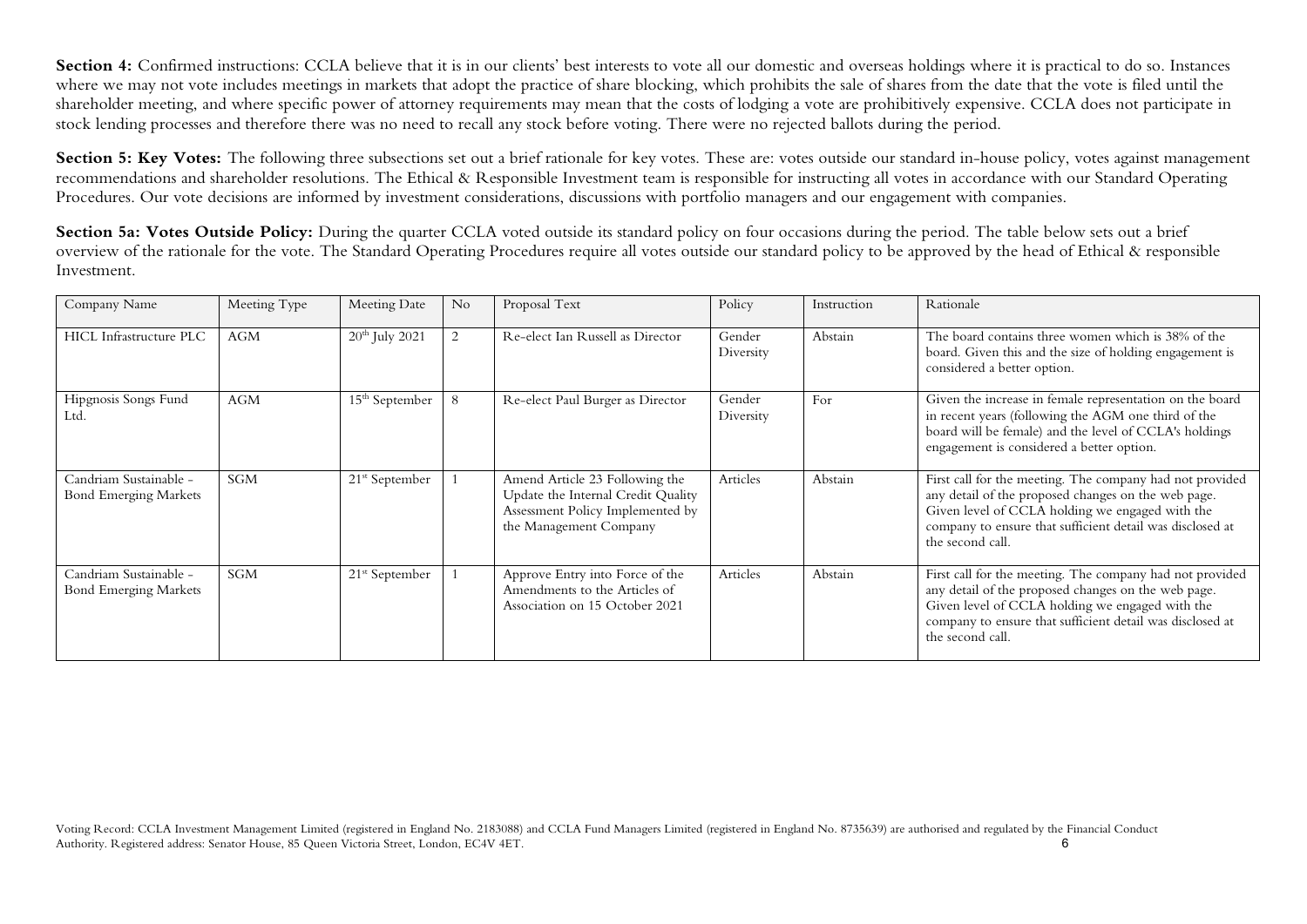**Section 5b: All votes against management:** CCLA did not support management on 51 occasions during the period (both management and shareholder proposals). We consider votes against the position recommended by management to be significant. The table below set out an overview of our rationale for withholding our support.

| Company                            | Type                         | Date         | Proponent  | Prop<br>No.    | Proposal Text                                                            | Instruction | Rationale                                                                                                                                                                                                                     |
|------------------------------------|------------------------------|--------------|------------|----------------|--------------------------------------------------------------------------|-------------|-------------------------------------------------------------------------------------------------------------------------------------------------------------------------------------------------------------------------------|
| Abcam Plc                          | Special                      | $1$ -Jul-21  | Management | 1              | Approve Remuneration Policy                                              | Against     | Multiple remuneration concerns: lack if adherence to local market<br>good practice, failure to include non-financials in remuneration;<br>and potentially excessive remuneration with no mitigation for low<br>base salaries. |
| Abcam Plc                          | Special                      | $1$ -Jul-21  | Management | $\overline{2}$ | Approve Profitable Growth<br>Incentive Plan                              | Against     | Scheme does not comply with CCLA's Global approach to<br>remuneration policy                                                                                                                                                  |
| Kering SA                          | Ordinary<br>Shareholder<br>S | $6$ -Jul-21  | Management | $\overline{1}$ | Authorize Repurchase of Up to<br>10 Percent of Issued Share Capital      | Against     | Concerns controlling entity may increase level of holding without<br>having to pay a premium.                                                                                                                                 |
| <b>AVEVA Group Plc</b>             | Annual                       | $7$ -Jul-21  | Management | $\overline{1}$ | Accept Financial Statements and<br><b>Statutory Reports</b>              | Abstain     | Concern over the company's actions in addressing modern slavery                                                                                                                                                               |
| <b>AVEVA Group Plc</b>             | Annual                       | $7$ -Jul-21  | Management | 2              | Approve Remuneration Report                                              | Abstain     | Lack of compliance with local market good practice as<br>remuneration committee applied limited discretion by removing<br>particular incentive targets from the overall matrix.                                               |
| <b>AVEVA Group Plc</b>             | Annual                       | $7$ -Jul-21  | Management | 9              | Re-elect Philip Aiken as Director                                        | Against     | Concerns over committee's action to address gender diversity.                                                                                                                                                                 |
| <b>AVEVA Group Plc</b>             | Annual                       | 7-Jul-21     | Management | 12             | Re-elect Christopher Humphrey<br>as Director                             | Against     | Concerns over committee's action to address gender diversity.                                                                                                                                                                 |
| <b>AVEVA Group Plc</b>             | Annual                       | $7$ -Jul-21  | Management | 13             | Re-elect Ron Mobed as Director                                           | Against     | Concerns over committee's action to address gender diversity.                                                                                                                                                                 |
| <b>AVEVA Group Plc</b>             | Annual                       | $7$ -Jul-21  | Management | 17             | Authorise Market Purchase of<br><b>Ordinary Shares</b>                   | Against     | Concerns controlling entity may increase level of holding without<br>having to pay a premium.                                                                                                                                 |
| Blackstone Mortgage Trust,<br>Inc. | Annual                       | $7$ -Jul-21  | Management | 1.6            | Elect Director Henry N. Nassau                                           | Withhold    | Responsible for oversight of remuneration which does not comply<br>with CCLA Global approach                                                                                                                                  |
| Blackstone Mortgage Trust,<br>Inc. | Annual                       | $7$ -Jul-21  | Management | 3              | Advisory Vote to Ratify Named<br><b>Executive Officers' Compensation</b> | Against     | Failure to disclose use of non-financials as a determinant of<br>remuneration does not comply with CCLA Global approach                                                                                                       |
| Burberry Group Plc                 | Annual                       | $14$ -Jul-21 | Management | 2              | Approve Remuneration Report                                              | Abstain     | Multiple remuneration concerns: lack if adherence to local market<br>good practice as demonstrated by the committee's use of discretion<br>during the year and focus on short-term over long-term bonus<br>schemes.           |
| HomeServe Plc                      | Annual                       | $16$ -Jul-21 | Management | 2              | Approve Remuneration Report                                              | Against     | Failure to disclose use of non-financials as a determinant of                                                                                                                                                                 |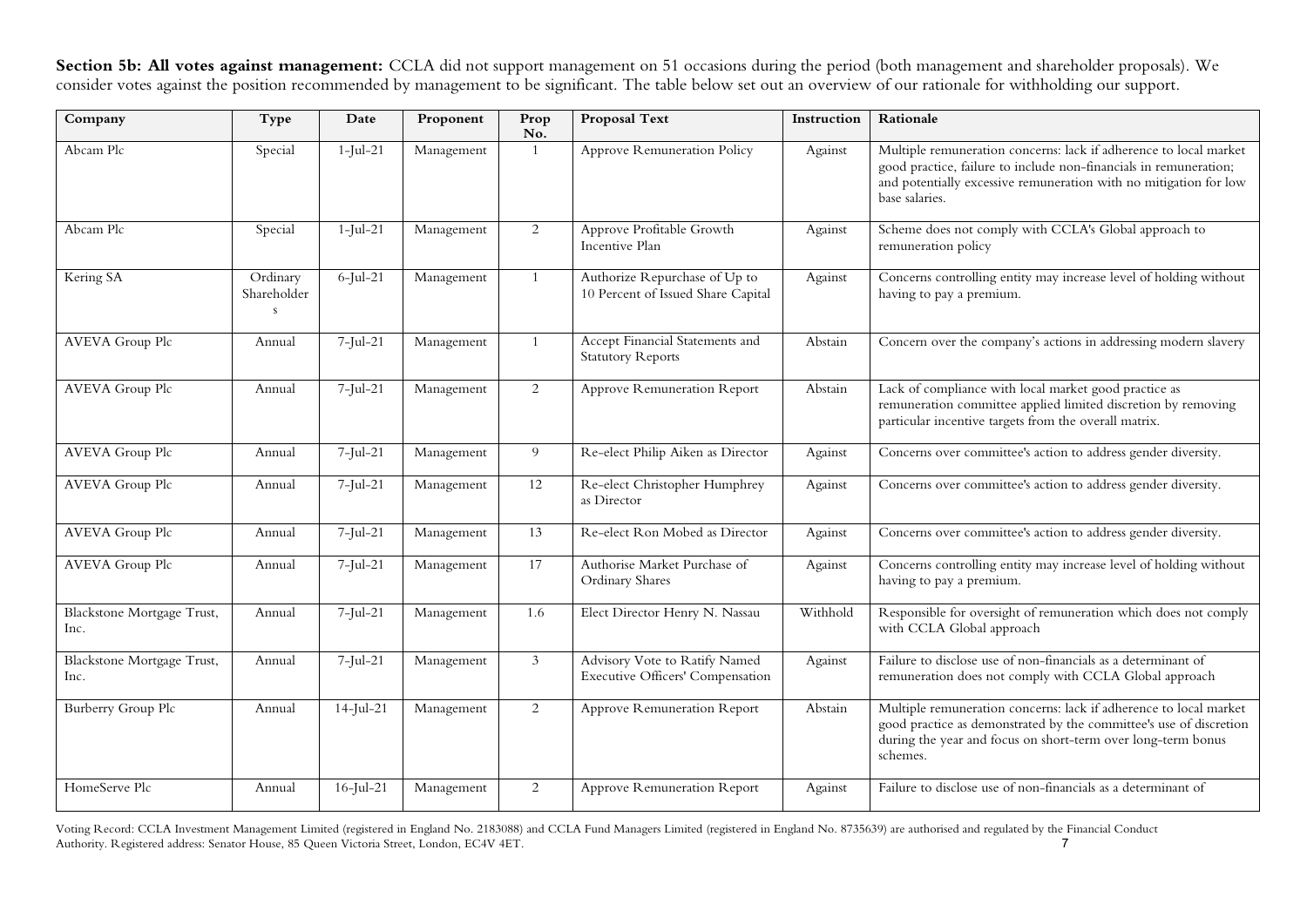| Company                           | Type   | Date          | Proponent  | Prop<br>No.    | <b>Proposal Text</b>                     | Instruction | Rationale                                                                                                                                                                      |
|-----------------------------------|--------|---------------|------------|----------------|------------------------------------------|-------------|--------------------------------------------------------------------------------------------------------------------------------------------------------------------------------|
|                                   |        |               |            |                |                                          |             | remuneration does not comply with CCLA Global approach                                                                                                                         |
| <b>HICL Infrastructure PLC</b>    | Annual | $20$ -Jul-21  | Management | 2              | Re-elect Ian Russell as Director         | Abstain     | The board contains three women which is 38% of the board.<br>Given this and the size of holding engagement is considered a<br>better option.                                   |
| Experian Plc                      | Annual | $21$ -Jul-21  | Management | 2              | Approve Remuneration Report              | Against     | Concerns over the level of overall potential reward in terms of<br>multiples of salary with no mitigation for low base salary.                                                 |
| Experian Plc                      | Annual | $21 -$ Jul-21 | Management | 5              | Re-elect Dr Ruba Borno as<br>Director    | Against     | Concerns over committee's action to address gender diversity.                                                                                                                  |
| Experian Plc                      | Annual | $21$ -Jul-21  | Management | $\overline{7}$ | Re-elect Caroline Donahue as<br>Director | Against     | Concerns over committee's action to address gender diversity.                                                                                                                  |
| Experian Plc                      | Annual | $21$ -Jul-21  | Management | 8              | Re-elect Luiz Fleury as Director         | Against     | Concerns over committee's action to address gender diversity.                                                                                                                  |
| Experian Plc                      | Annual | $21$ -Jul-21  | Management | 9              | Re-elect Deirdre Mahlan as<br>Director   | Against     | Concerns over committee's action to address gender diversity.                                                                                                                  |
| Experian Plc                      | Annual | $21$ -Jul-21  | Management | 11             | Re-elect Mike Rogers as Director         | Against     | Concerns over committee's action to address gender diversity.                                                                                                                  |
| Experian Plc                      | Annual | $21$ -Jul-21  | Management | 12             | Re-elect George Rose as Director         | Against     | Responsible for oversight of remuneration which does not comply<br>with CCLA Global approach. Additional concerns over gender<br>diversity.                                    |
| Halma Plc                         | Annual | $22$ -Jul-21  | Management | 3              | Approve Remuneration Report              | Against     | Failure to disclose use of non-financials as a determinant of<br>remuneration does not comply with CCLA Global approach                                                        |
| Halma Plc                         | Annual | $22$ -Jul-21  | Management | $\overline{4}$ | Approve Remuneration Policy              | Against     | Multiples remuneration concerns: remuneration does not comply<br>with local market good practice and failure to disclose use of non-<br>financial metrics within remuneration. |
| Halma Plc                         | Annual | $22$ -Jul-21  | Management | $\,8\,$        | Re-elect Jo Harlow as Director           | Against     | Responsible for oversight of remuneration which does not comply<br>with CCLA Global approach                                                                                   |
| Intermediate Capital Group<br>Plc | Annual | $29$ -Jul-21  | Management | $\overline{c}$ | Approve Remuneration Report              | Against     | Multiple remuneration concerns: operation of annual bonus<br>scheme and level of overall potential reward with no mitigating<br>factor for low base salaries.                  |
| Intermediate Capital Group<br>Plc | Annual | $29$ -Jul-21  | Management | 8              | Re-elect Virginia Holmes as<br>Director  | Against     | Responsible for oversight of remuneration which does not comply<br>with CCLA Global approach                                                                                   |
| Intermediate Capital Group<br>Plc | Annual | $29$ -Jul-21  | Management | 10             | Re-elect Kathryn Purves as<br>Director   | Against     | Concerns over committee's action to address gender diversity.                                                                                                                  |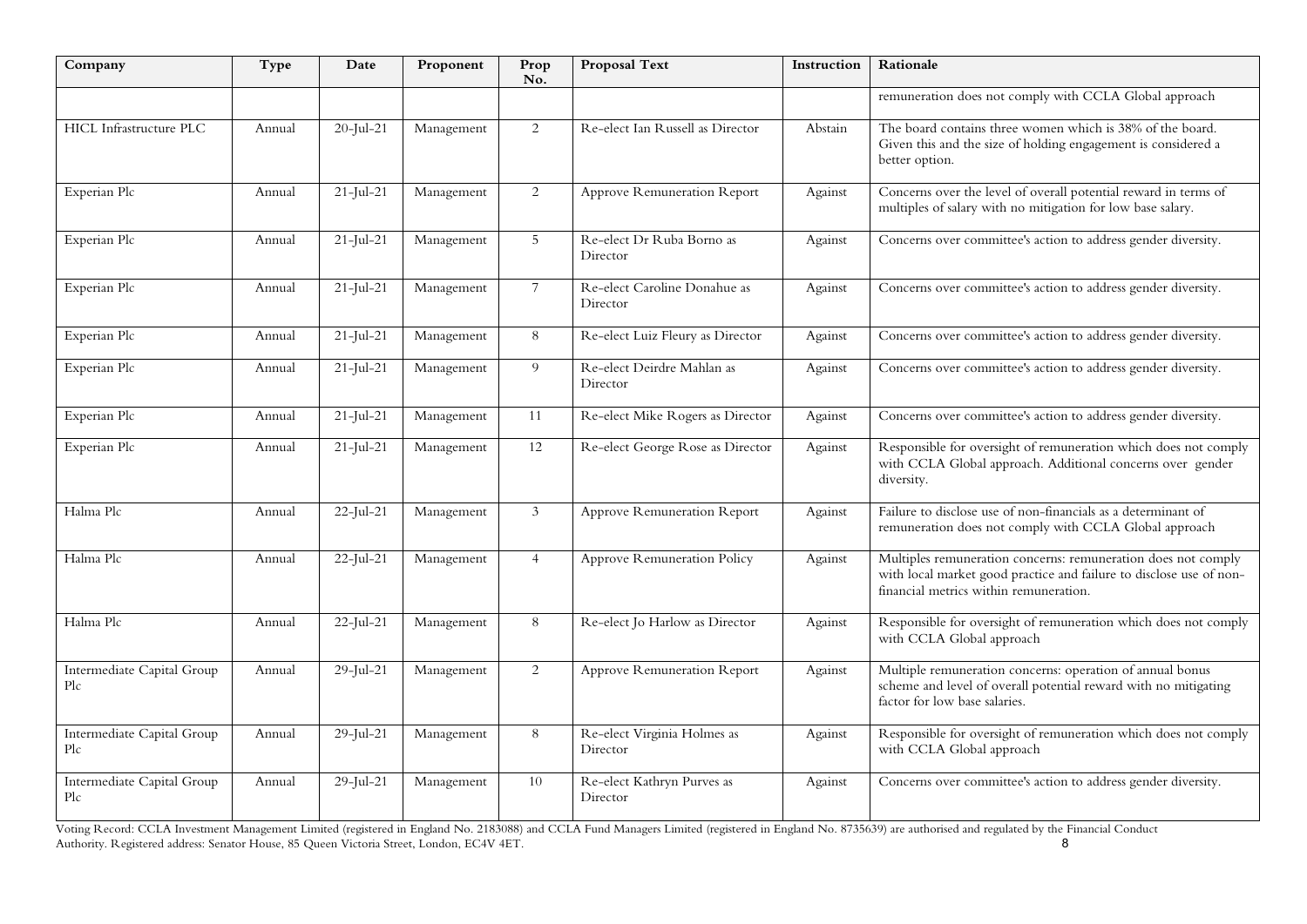| Company                               | Type   | Date                    | Proponent   | Prop<br>No.    | <b>Proposal Text</b>                                                     | Instruction | Rationale                                                                                                                                                                                                                                                          |
|---------------------------------------|--------|-------------------------|-------------|----------------|--------------------------------------------------------------------------|-------------|--------------------------------------------------------------------------------------------------------------------------------------------------------------------------------------------------------------------------------------------------------------------|
| Intermediate Capital Group<br>Plc     | Annual | $29$ -Jul-21            | Management  | 12             | Re-elect Andrew Sykes as<br>Director                                     | Against     | Concerns over committee's action to address gender diversity.                                                                                                                                                                                                      |
| Intermediate Capital Group<br>Plc     | Annual | $29$ -Jul-21            | Management  | 13             | Re-elect Stephen Welton as<br>Director                                   | Against     | Concerns over committee's action to address gender diversity.                                                                                                                                                                                                      |
| Intermediate Capital Group<br>Plc     | Annual | $29$ -Jul-21            | Management  | 14             | Re-elect Lord Davies of Abersoch<br>as Director                          | Against     | Concerns over committee's action to address gender diversity.                                                                                                                                                                                                      |
| discoverIE Group Plc                  | Annual | $29$ -Jul-21            | Management  | 2              | Approve Remuneration Report                                              | Abstain     | Concerns over the level of disclosure in relation to the non-<br>financial aspect of remuneration. This is a point for company<br>engagement.                                                                                                                      |
| discoverIE Group Plc                  | Annual | $29$ -Jul-21            | Management  | 3              | Approve Remuneration Policy                                              | Abstain     | Concerns over the level of disclosure in relation to the non-<br>financial aspect of remuneration. This is a point for company<br>engagement.                                                                                                                      |
| discoverIE Group Plc                  | Annual | $29$ -Jul-21            | Management  | 20             | Approve 2021 Long-Term<br>Incentive Plan                                 | Abstain     | Concerns over the level of disclosure in relation to the non-<br>financial aspect of remuneration. This is a point for company<br>engagement.                                                                                                                      |
| Electronic Arts Inc.                  | Annual | $\overline{12}$ -Aug-21 | Management  | 1e             | Elect Director Richard A.<br>Simonson                                    | Against     | Concerns over external audit independence                                                                                                                                                                                                                          |
| Electronic Arts Inc.                  | Annual | $12-Aug-21$             | Management  | 1 <sub>h</sub> | Elect Director Andrew Wilson                                             | Against     | No intention to separate combined roles of Chair/CEO.                                                                                                                                                                                                              |
| Electronic Arts Inc.                  | Annual | $\overline{12}$ -Aug-21 | Management  | 2              | Advisory Vote to Ratify Named<br><b>Executive Officers' Compensation</b> | Against     | Multiple Remuneration Concerns: lack of compliance with local<br>market good practice, operation of annual bonus scheme and<br>overall level of potential reward with no mitigation for low base<br>salaries.                                                      |
| Electronic Arts Inc.                  | Annual | 12-Aug-21               | Shareholder | 5              | Provide Right to Act by Written<br>Consent                               | Abstain     | The company had already tabled a proposal to allow shareholder to<br>act by written consent, albeit with a more stringent requirement<br>and still represented an improvement to overall shareholder rights<br>as there was currently no right to written consent. |
| Watches of Switzerland<br>Group Plc   | Annual | $2-Sep-21$              | Management  | 2              | Approve Remuneration Report                                              | Against     | Failure to disclose use of non-financials as a determinant of<br>remuneration does not comply with CCLA Global approach                                                                                                                                            |
| Watches of Switzerland<br>Group Plc   | Annual | $2-Sep-21$              | Management  | 6              | Re-elect Tea Colaianni as<br>Director                                    | Against     | Responsible for oversight of remuneration which does not comply<br>with CCLA Global approach                                                                                                                                                                       |
| <b>Berkeley Group Holdings</b><br>Plc | Annual | $3-Sep-21$              | Management  | 2              | Approve Remuneration Report                                              | Against     | Failure to disclose use of non-financials as a determinant of<br>remuneration does not comply with CCLA Global approach                                                                                                                                            |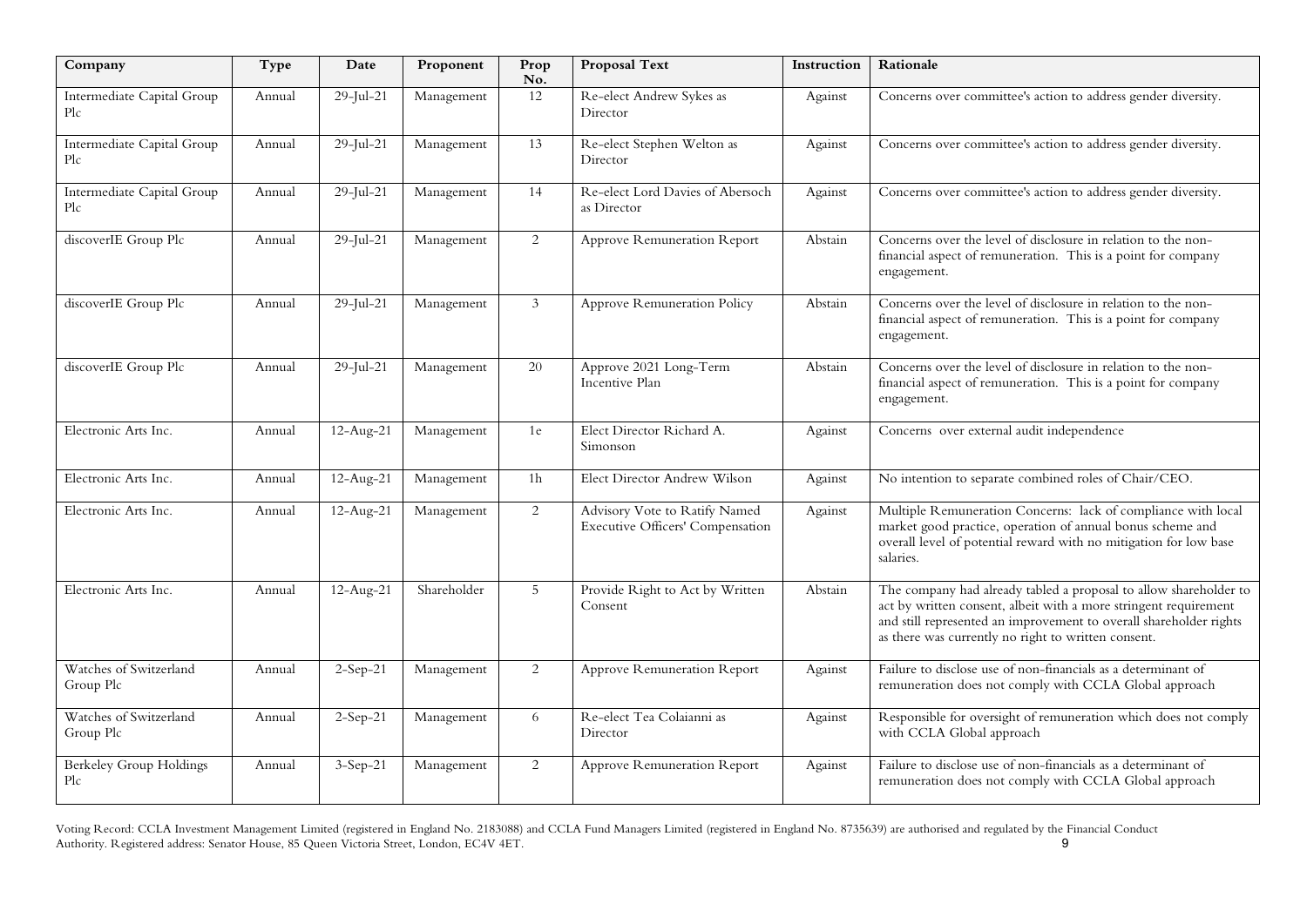| Company                                                | Type    | Date        | Proponent  | Prop<br>No.     | Proposal Text                                                                                                                         | Instruction | Rationale                                                                                                                                                                                                                                        |
|--------------------------------------------------------|---------|-------------|------------|-----------------|---------------------------------------------------------------------------------------------------------------------------------------|-------------|--------------------------------------------------------------------------------------------------------------------------------------------------------------------------------------------------------------------------------------------------|
| Berkeley Group Holdings<br>Plc                         | Annual  | $3-Sep-21$  | Management | $\mathfrak{Z}$  | Re-elect Glyn Barker as Director                                                                                                      | Abstain     | Concerns over committee's action to address gender diversity.                                                                                                                                                                                    |
| <b>Berkeley Group Holdings</b><br>Plc                  | Annual  | $3-Sep-21$  | Management | $\overline{4}$  | Re-elect Diana Brightmore-<br>Armour as Director                                                                                      | Against     | Concerns over committee's action to address gender diversity.                                                                                                                                                                                    |
| <b>Berkeley Group Holdings</b><br>Plc                  | Annual  | $3-Sep-21$  | Management | 12              | Re-elect Sir John Armitt as<br>Director                                                                                               | Against     | Concerns over committee's action to address gender diversity.                                                                                                                                                                                    |
| Berkeley Group Holdings<br>Plc                         | Annual  | $3-Sep-21$  | Management | 15              | Elect William Jackson as Director                                                                                                     | Against     | Concerns over committee's action to address gender diversity.                                                                                                                                                                                    |
| DS Smith Plc                                           | Annual  | 7-Sep-21    | Management | 3               | Approve Remuneration Report                                                                                                           | Against     | Failure to disclose use of non-financials as a determinant of<br>remuneration does not comply with CCLA Global approach                                                                                                                          |
| DS Smith Plc                                           | Annual  | 7-Sep-21    | Management | $7\overline{ }$ | Re-elect Celia Baxter as Director                                                                                                     | Against     | Responsible for oversight of remuneration which does not comply<br>with CCLA Global approach                                                                                                                                                     |
| Auto Trader Group Plc                                  | Annual  | 17-Sep-21   | Management | $\mathfrak{Z}$  | <b>Approve Remuneration Report</b>                                                                                                    | Against     | Failure to disclose use of non-financials as a determinant of<br>remuneration does not comply with CCLA Global approach                                                                                                                          |
| Auto Trader Group Plc                                  | Annual  | 17-Sep-21   | Management | 5               | Re-elect Ed Williams as Director                                                                                                      | Against     | Concerns over committee's actions to address ethnic diversity.                                                                                                                                                                                   |
| Auto Trader Group Plc                                  | Annual  | $17-Sep-21$ | Management | 8               | Re-elect Jill Easterbrook as<br>Director                                                                                              | Against     | Responsible for oversight of remuneration which does not comply<br>with CCLA Global approach                                                                                                                                                     |
| Candriam Sustainable -<br><b>Bond Emerging Markets</b> | Special | 21-Sep-21   | Management | $\overline{1}$  | Amend Article 23 Following the<br>Update the Internal Credit<br>Quality Assessment Policy<br>Implemented by the Management<br>Company | Abstain     | First call for the meeting. The company had not provided any<br>detail of the proposed changes on the web page. Given level of<br>CCLA holding we engaged with the company to ensure that<br>sufficient detail was disclosed at the second call. |
| Candriam Sustainable -<br><b>Bond Emerging Markets</b> | Special | 21-Sep-21   | Management | 2               | Approve Entry into Force of the<br>Amendments to the Articles of<br>Association on 15 October 2021                                    | Abstain     | First call for the meeting. The company had not provided any<br>detail of the proposed changes on the web page. Given level of<br>CCLA holding we engaged with the company to ensure that<br>sufficient detail was disclosed at the second call. |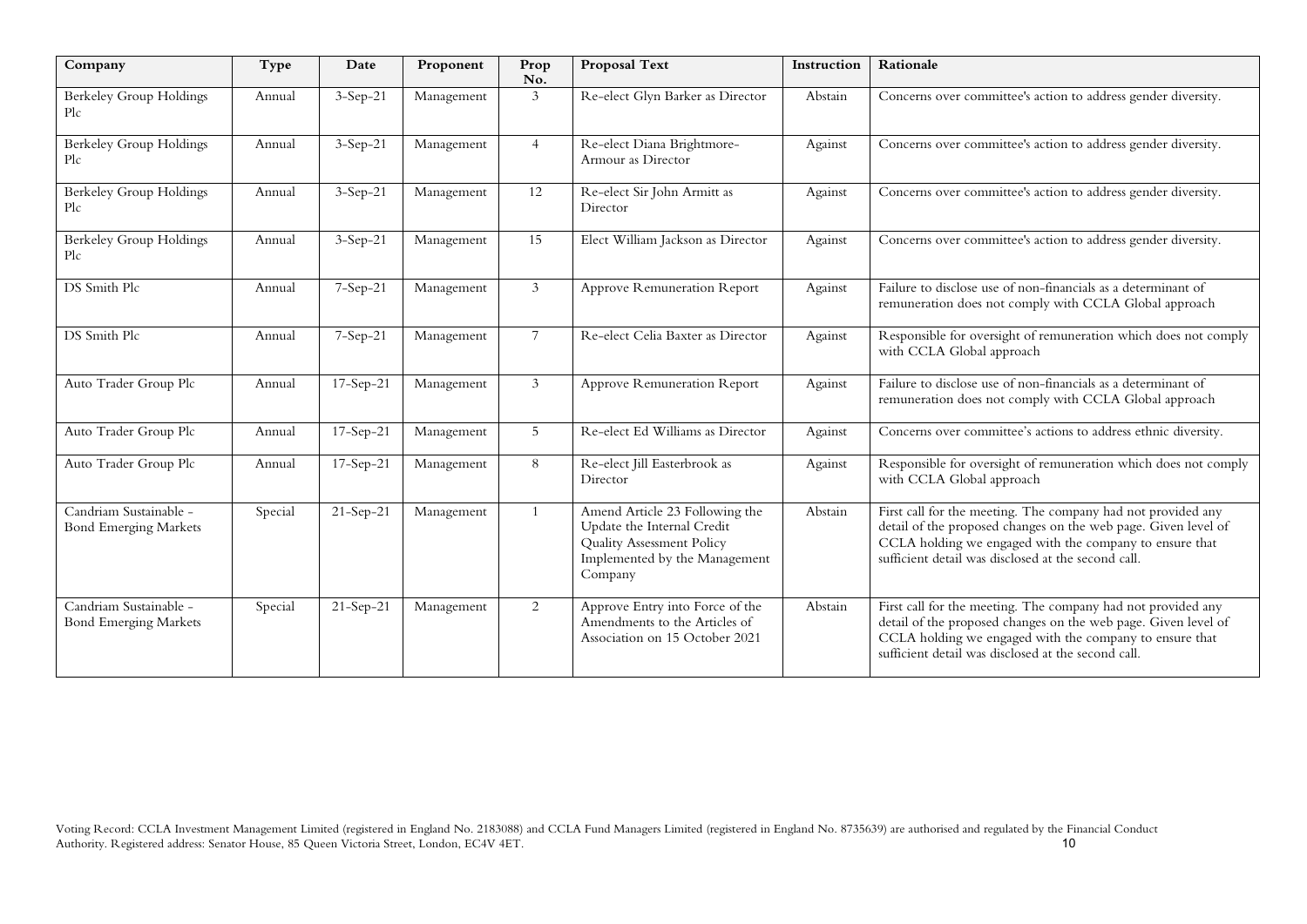Section 5c: Shareholder Resolutions: Shareholder resolutions are considered a legitimate way for shareholders to raise concerns with investee companies, especially if the company has failed to respond to engagement. Rather than adopting a set of guidelines for approaching such resolutions CCLA reviews each on a case-by-case basis.

| Company              | Type   | Date      | Proponent   | Prop | <b>Proposal Text</b>            | Instruction | Rationale                                                          |
|----------------------|--------|-----------|-------------|------|---------------------------------|-------------|--------------------------------------------------------------------|
|                      |        |           |             | No.  |                                 |             |                                                                    |
| Electronic Arts Inc. | Annual | 12-Aug-21 | Shareholder |      | Provide Right to Act by Written | Abstain     | The company had already tabled a proposal to allow shareholder to  |
|                      |        |           |             |      | Consent                         |             | act by written consent, albeit with a more stringent requirement   |
|                      |        |           |             |      |                                 |             | and still represented an improvement to overall shareholder rights |
|                      |        |           |             |      |                                 |             | as there was currently no right to written consent.                |

## **Section 5d: All vote instructions**

| Company    | Type                    | Date        | Proponent  | Prop<br>No.    | Proposal Text                                                                                                         | Instruction |
|------------|-------------------------|-------------|------------|----------------|-----------------------------------------------------------------------------------------------------------------------|-------------|
| Abcam Plc  | Special                 | $1$ -Jul-21 | Management |                | Approve Remuneration Policy                                                                                           | Against     |
| Abcam Plc  | Special                 | $1$ -Jul-21 | Management | $\overline{2}$ | Approve Profitable Growth Incentive Plan                                                                              | Against     |
| Abcam Plc  | Special                 | $1$ -Jul-21 | Management | 3 <sup>7</sup> | Authorise Issue of Equity                                                                                             | For         |
| Abcam Plc  | Special                 | $1$ -Jul-21 | Management | $\overline{4}$ | Authorise Issue of Equity without Pre-emptive Rights                                                                  | For         |
| Abcam Plc  | Special                 | $1$ -Jul-21 | Management | 5              | Authorise Issue of Equity without Pre-emptive Rights in Connection with an Acquisition<br>or Other Capital Investment | For         |
| Abcam Plc  | Special                 | $1$ -Jul-21 | Management | 6              | Authorise Market Purchase of Ordinary Shares                                                                          | For         |
| Assura Plc | Annual                  | $6$ -Jul-21 | Management |                | Accept Financial Statements and Statutory Reports                                                                     | For         |
| Assura Plc | Annual                  | $6$ -Jul-21 | Management | $\overline{2}$ | Approve Remuneration Report                                                                                           | For         |
| Assura Plc | Annual                  | $6$ -Jul-21 | Management | $\mathfrak{Z}$ | Appoint Ernst & Young LLP as Auditors                                                                                 | For         |
| Assura Plc | Annual                  | $6$ -Jul-21 | Management | $\overline{4}$ | Authorise the Audit Committee to Fix Remuneration of Auditors                                                         | For         |
| Assura Plc | Annual                  | $6$ -Jul-21 | Management | 5              | Re-elect Ed Smith as Director                                                                                         | For         |
| Assura Plc | Annual                  | $6$ -Jul-21 | Management | 6              | Re-elect Louise Fowler as Director                                                                                    | For         |
| Assura Plc | Annual                  | $6$ -Jul-21 | Management |                | Re-elect Jonathan Murphy as Director                                                                                  | For         |
| Assura Plc | Annual                  | $6$ -Jul-21 | Management | 8              | Re-elect Jayne Cottam as Director                                                                                     | For         |
| Assura Plc | Annual                  | $6$ -Jul-21 | Management | 9              | Re-elect Jonathan Davies as Director                                                                                  | For         |
| Assura Plc | Annual                  | $6$ -Jul-21 | Management | 10             | Elect Samantha Barrell as Director                                                                                    | For         |
| Assura Plc | Annual                  | $6$ -Jul-21 | Management | 11             | Elect Emma Cariaga as Director                                                                                        | For         |
| Assura Plc | Annual                  | $6$ -Jul-21 | Management | 12             | Elect Noel Gordon as Director                                                                                         | For         |
| Assura Plc | Annual                  | $6$ -Jul-21 | Management | 13             | Authorise Issue of Equity                                                                                             | For         |
| Assura Plc | Annual                  | $6$ -Jul-21 | Management | 14             | Authorise Issue of Equity without Pre-emptive Rights                                                                  | For         |
| Assura Plc | Annual                  | $6$ -Jul-21 | Management | 15             | Authorise Issue of Equity without Pre-emptive Rights in Connection with an Acquisition<br>or Other Capital Investment | For         |
| Assura Plc | Annual                  | $6$ -Jul-21 | Management | 16             | Authorise Market Purchase of Ordinary Shares                                                                          | For         |
| Assura Plc | Annual                  | $6$ -Jul-21 | Management | 17             | Authorise the Company to Call General Meeting with Two Weeks' Notice                                                  | For         |
| Kering SA  | Ordinary<br>Shareholder | $6$ -Jul-21 | Management | $\mathbf{1}$   | Authorize Repurchase of Up to 10 Percent of Issued Share Capital                                                      | Against     |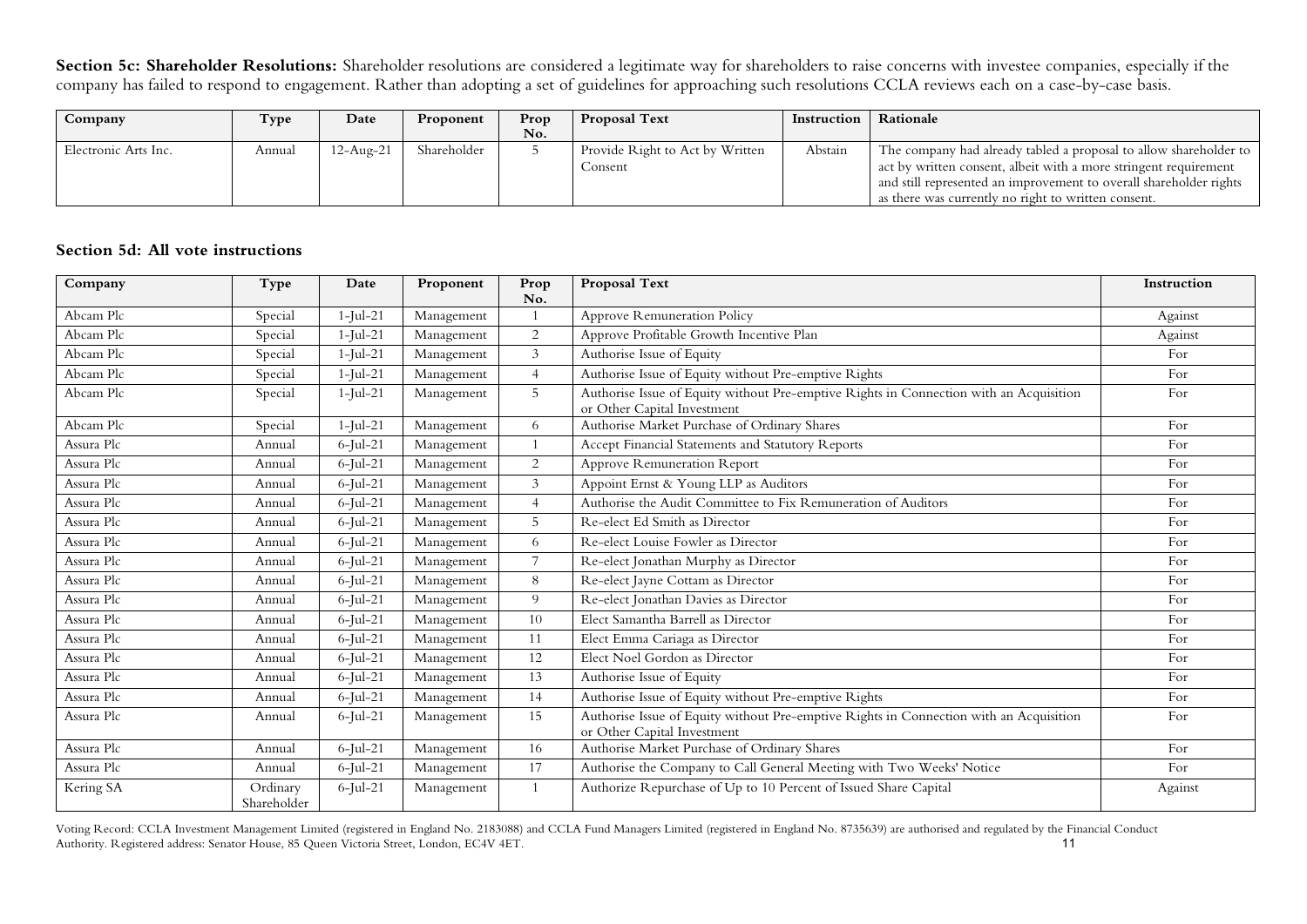| Company                                        | Type    | Date        | Proponent  | Prop<br>No.     | <b>Proposal Text</b>                                                                          | Instruction |
|------------------------------------------------|---------|-------------|------------|-----------------|-----------------------------------------------------------------------------------------------|-------------|
| Octopus Renewables<br>Infrastructure Trust Plc | Special | $6$ -Jul-21 | Management | 1               | Authorise Issue of Equity Pursuant to the Issue                                               | For         |
| Octopus Renewables<br>Infrastructure Trust Plc | Special | $6$ -Jul-21 | Management | $\overline{2}$  | Authorise Issue of Equity without Pre-emptive Rights Pursuant to the Issue                    | For         |
| <b>AVEVA Group Plc</b>                         | Annual  | $7$ -Jul-21 | Management | $\mathbf{1}$    | Accept Financial Statements and Statutory Reports                                             | Abstain     |
| <b>AVEVA Group Plc</b>                         | Annual  | $7$ -Jul-21 | Management | $\overline{2}$  | Approve Remuneration Report                                                                   | Abstain     |
| <b>AVEVA</b> Group Plc                         | Annual  | $7$ -Jul-21 | Management | $\mathfrak{Z}$  | Approve Final Dividend                                                                        | For         |
| <b>AVEVA Group Plc</b>                         | Annual  | $7$ -Jul-21 | Management | $\overline{4}$  | Approve Sub-Plan for Californian-based Participants of Global Employee Share Purchase<br>Plan | For         |
| <b>AVEVA Group Plc</b>                         | Annual  | $7$ -Jul-21 | Management | 5 <sup>5</sup>  | Approve Long Term Incentive Plan                                                              | For         |
| <b>AVEVA</b> Group Plc                         | Annual  | $7$ -Jul-21 | Management | 6               | Approve Restricted Share Plan                                                                 | For         |
| <b>AVEVA Group Plc</b>                         | Annual  | $7$ -Jul-21 | Management | $7^{\circ}$     | Re-elect Olivier Blum as Director                                                             | For         |
| <b>AVEVA</b> Group Plc                         | Annual  | $7$ -Jul-21 | Management | 8               | Re-elect Peter Herweck as Director                                                            | For         |
| <b>AVEVA</b> Group Plc                         | Annual  | $7$ -Jul-21 | Management | 9               | Re-elect Philip Aiken as Director                                                             | Against     |
| <b>AVEVA Group Plc</b>                         | Annual  | $7$ -Jul-21 | Management | 10              | Re-elect James Kidd as Director                                                               | For         |
| <b>AVEVA</b> Group Plc                         | Annual  | $7$ -Jul-21 | Management | $\overline{11}$ | Re-elect Jennifer Allerton as Director                                                        | For         |
| <b>AVEVA</b> Group Plc                         | Annual  | $7$ -Jul-21 | Management | $\overline{12}$ | Re-elect Christopher Humphrey as Director                                                     | Against     |
| <b>AVEVA Group Plc</b>                         | Annual  | $7$ -Jul-21 | Management | 13              | Re-elect Ron Mobed as Director                                                                | Against     |
| <b>AVEVA</b> Group Plc                         | Annual  | $7$ -Jul-21 | Management | 14              | Re-elect Paula Dowdy as Director                                                              | For         |
| <b>AVEVA</b> Group Plc                         | Annual  | $7$ -Jul-21 | Management | 15              | Reappoint Ernst & Young LLP as Auditors                                                       | For         |
| <b>AVEVA</b> Group Plc                         | Annual  | $7$ -Jul-21 | Management | 16              | Authorise Board to Fix Remuneration of Auditors                                               | For         |
| <b>AVEVA Group Plc</b>                         | Annual  | $7$ -Jul-21 | Management | 17              | Authorise Market Purchase of Ordinary Shares                                                  | Against     |
| <b>AVEVA Group Plc</b>                         | Annual  | $7$ -Jul-21 | Management | 18              | Authorise Issue of Equity                                                                     | For         |
| <b>AVEVA Group Plc</b>                         | Annual  | $7$ -Jul-21 | Management | 19              | Authorise Issue of Equity without Pre-emptive Rights                                          | For         |
| <b>AVEVA</b> Group Plc                         | Annual  | $7$ -Jul-21 | Management | 20              | Adopt New Articles of Association                                                             | For         |
| <b>AVEVA</b> Group Plc                         | Annual  | $7$ -Jul-21 | Management | 21              | Approve Reduction of Share Premium Account                                                    | For         |
| <b>AVEVA Group Plc</b>                         | Annual  | $7$ -Jul-21 | Management | 22              | Authorise the Company to Call General Meeting with Two Weeks' Notice                          | For         |
| Blackstone Mortgage Trust,<br>Inc.             | Annual  | $7$ -Jul-21 | Management | 1.1             | Elect Director Michael B. Nash                                                                | For         |
| Blackstone Mortgage Trust,<br>Inc.             | Annual  | $7$ -Jul-21 | Management | 1.2             | Elect Director Katharine A. Keenan                                                            | For         |
| Blackstone Mortgage Trust,<br>Inc.             | Annual  | $7$ -Jul-21 | Management | 1.3             | Elect Director Leonard W. Cotton                                                              | For         |
| Blackstone Mortgage Trust,<br>Inc.             | Annual  | $7$ -Jul-21 | Management | 1.4             | Elect Director Thomas E. Dobrowski                                                            | For         |
| Blackstone Mortgage Trust,<br>Inc.             | Annual  | $7$ -Jul-21 | Management | 1.5             | Elect Director Martin L. Edelman                                                              | For         |
| Blackstone Mortgage Trust,<br>Inc.             | Annual  | $7$ -Jul-21 | Management | 1.6             | Elect Director Henry N. Nassau                                                                | Withhold    |
| Blackstone Mortgage Trust,<br>Inc.             | Annual  | $7$ -Jul-21 | Management | 1.7             | Elect Director Jonathan L. Pollack                                                            | For         |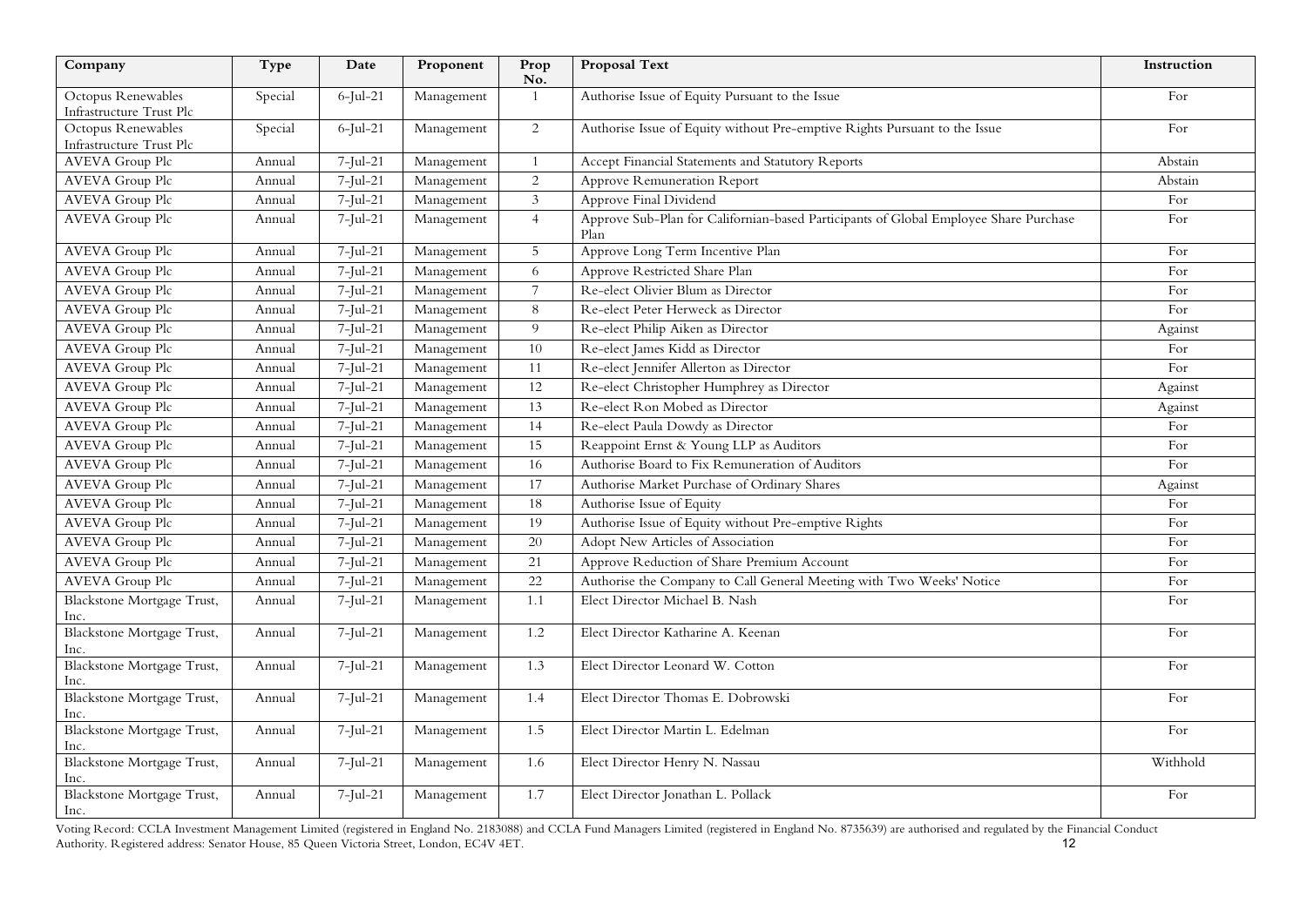| Company                                    | Type    | Date         | Proponent  | Prop<br>No.     | <b>Proposal Text</b>                                                                                                   | Instruction |
|--------------------------------------------|---------|--------------|------------|-----------------|------------------------------------------------------------------------------------------------------------------------|-------------|
| Blackstone Mortgage Trust,<br>Inc.         | Annual  | $7$ -Jul-21  | Management | 1.8             | Elect Director Lynne B. Sagalyn                                                                                        | For         |
| Blackstone Mortgage Trust,<br>Inc.         | Annual  | $7$ -Jul-21  | Management | 2               | Ratify Deloitte & Touche LLP as Auditors                                                                               | For         |
| Blackstone Mortgage Trust,<br>Inc.         | Annual  | $7$ -Jul-21  | Management | $\mathfrak{Z}$  | Advisory Vote to Ratify Named Executive Officers' Compensation                                                         | Against     |
| <b>Burberry Group Plc</b>                  | Annual  | $14$ -Jul-21 | Management | $\mathbf{1}$    | Accept Financial Statements and Statutory Reports                                                                      | For         |
| Burberry Group Plc                         | Annual  | $14$ -Jul-21 | Management | $\overline{2}$  | Approve Remuneration Report                                                                                            | Abstain     |
| Burberry Group Plc                         | Annual  | $14$ -Jul-21 | Management | $\overline{3}$  | Approve Final Dividend                                                                                                 | For         |
| Burberry Group Plc                         | Annual  | $14$ -Jul-21 | Management | $\overline{4}$  | Re-elect Dr Gerry Murphy as Director                                                                                   | For         |
| Burberry Group Plc                         | Annual  | $14$ -Jul-21 | Management | 5               | Re-elect Marco Gobbetti as Director                                                                                    | For         |
| Burberry Group Plc                         | Annual  | $14$ -Jul-21 | Management | 6               | Re-elect Julie Brown as Director                                                                                       | For         |
| <b>Burberry Group Plc</b>                  | Annual  | $14$ -Jul-21 | Management | 7               | Re-elect Fabiola Arredondo as Director                                                                                 | For         |
| Burberry Group Plc                         | Annual  | $14$ -Jul-21 | Management | $\,8\,$         | Re-elect Sam Fischer as Director                                                                                       | For         |
| Burberry Group Plc                         | Annual  | $14$ -Jul-21 | Management | 9               | Re-elect Ron Frasch as Director                                                                                        | For         |
| Burberry Group Plc                         | Annual  | $14$ -Jul-21 | Management | 10              | Re-elect Matthew Key as Director                                                                                       | For         |
| Burberry Group Plc                         | Annual  | $14$ -Jul-21 | Management | 11              | Re-elect Debra Lee as Director                                                                                         | For         |
| Burberry Group Plc                         | Annual  | $14$ -Jul-21 | Management | 12              | Re-elect Dame Carolyn McCall as Director                                                                               | For         |
| Burberry Group Plc                         | Annual  | $14$ -Jul-21 | Management | 13              | Re-elect Orna NiChionna as Director                                                                                    | For         |
| Burberry Group Plc                         | Annual  | $14$ -Jul-21 | Management | 14              | Elect Antoine de Saint-Affrique as Director                                                                            | For         |
| Burberry Group Plc                         | Annual  | $14$ -Jul-21 | Management | 15              | Reappoint Ernst & Young LLP as Auditors                                                                                | For         |
| Burberry Group Plc                         | Annual  | $14$ -Jul-21 | Management | 16              | Authorise the Audit Committee to Fix Remuneration of Auditors                                                          | For         |
| Burberry Group Plc                         | Annual  | $14$ -Jul-21 | Management | 17              | Approve International Free Share Plan                                                                                  | For         |
| Burberry Group Plc                         | Annual  | $14$ -Jul-21 | Management | 18              | Approve Share Incentive Plan                                                                                           | For         |
| Burberry Group Plc                         | Annual  | $14$ -Jul-21 | Management | 19              | Approve Sharesave Plan                                                                                                 | For         |
| Burberry Group Plc                         | Annual  | $14$ -Jul-21 | Management | 20              | Authorise UK Political Donations and Expenditure                                                                       | For         |
| Burberry Group Plc                         | Annual  | $14$ -Jul-21 | Management | 21              | Authorise Issue of Equity                                                                                              | For         |
| <b>Burberry Group Plc</b>                  | Annual  | $14$ -Jul-21 | Management | 22              | Authorise Issue of Equity without Pre-emptive Rights                                                                   | For         |
| Burberry Group Plc                         | Annual  | $14$ -Jul-21 | Management | $\overline{23}$ | Authorise Market Purchase of Ordinary Shares                                                                           | For         |
| Burberry Group Plc                         | Annual  | $14$ -Jul-21 | Management | 24              | Authorise the Company to Call General Meeting with Two Weeks' Notice                                                   | For         |
| Burberry Group Plc                         | Annual  | $14$ -Jul-21 | Management | $\overline{25}$ | Adopt New Articles of Association                                                                                      | For         |
| <b>Bluefield Solar Income</b><br>Fund Ltd. | Special | $15$ -Jul-21 | Management | $\mathbf{1}$    | Authorise Issue of Equity without Pre-emptive Rights in Connection with the Initial Issue<br>and the Placing Programme | For         |
| HomeServe Plc                              | Annual  | $16$ -Jul-21 | Management | $\mathbf{1}$    | Accept Financial Statements and Statutory Reports                                                                      | For         |
| HomeServe Plc                              | Annual  | $16$ -Jul-21 | Management | 2               | Approve Remuneration Report                                                                                            | Against     |
| HomeServe Plc                              | Annual  | $16$ -Jul-21 | Management | 3               | Approve Final Dividend                                                                                                 | For         |
| HomeServe Plc                              | Annual  | $16$ -Jul-21 | Management | $\overline{4}$  | Elect Tommy Breen as Director                                                                                          | For         |
| HomeServe Plc                              | Annual  | $16$ -Jul-21 | Management | 5               | Elect Ross Clemmow as Director                                                                                         | For         |
| HomeServe Plc                              | Annual  | $16$ -Jul-21 | Management | 6               | Elect Roisin Donnelly as Director                                                                                      | For         |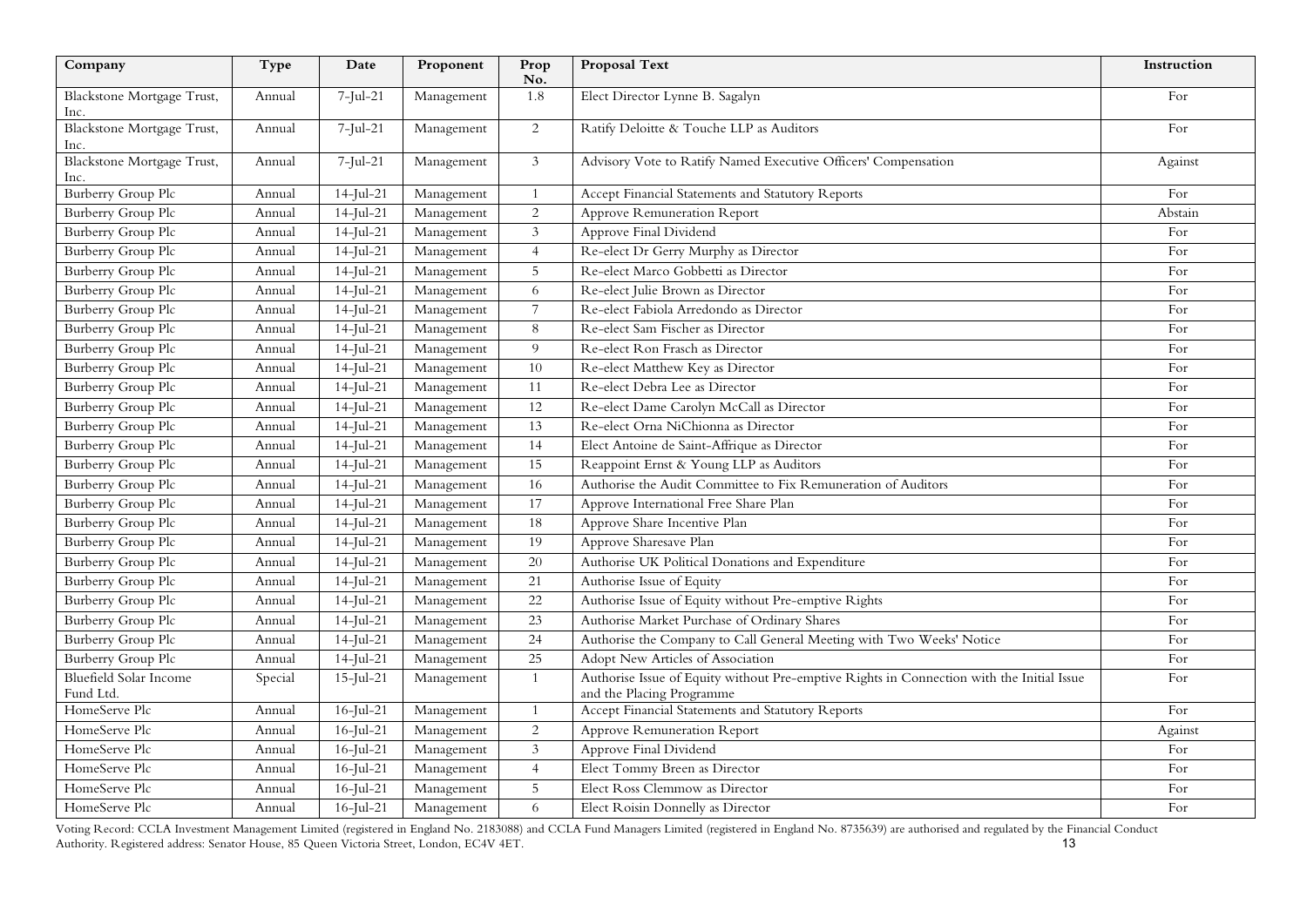| Company                        | Type   | Date                    | Proponent  | Prop<br>No.     | Proposal Text                                                                                                         | Instruction |
|--------------------------------|--------|-------------------------|------------|-----------------|-----------------------------------------------------------------------------------------------------------------------|-------------|
| HomeServe Plc                  | Annual | $16$ -Jul-21            | Management | $\overline{7}$  | Re-elect Richard Harpin as Director                                                                                   | For         |
| HomeServe Plc                  | Annual | $16$ -Jul-21            | Management | 8               | Re-elect David Bower as Director                                                                                      | For         |
| HomeServe Plc                  | Annual | $16$ -Jul-21            | Management | 9               | Re-elect Tom Rusin as Director                                                                                        | For         |
| HomeServe Plc                  | Annual | $16$ -Jul-21            | Management | 10              | Re-elect Katrina Cliffe as Director                                                                                   | For         |
| HomeServe Plc                  | Annual | $16$ -Jul-21            | Management | 11              | Re-elect Stella David as Director                                                                                     | For         |
| HomeServe Plc                  | Annual | $16$ -Jul-21            | Management | 12              | Re-elect Edward Fitzmaurice as Director                                                                               | For         |
| HomeServe Plc                  | Annual | $16$ -Jul-21            | Management | 13              | Re-elect Olivier Gremillon as Director                                                                                | For         |
| HomeServe Plc                  | Annual | $16$ -Jul-21            | Management | 14              | Re-elect Ron McMillan as Director                                                                                     | For         |
| HomeServe Plc                  | Annual | $16$ -Jul-21            | Management | 15              | Reappoint Deloitte LLP as Auditors                                                                                    | For         |
| HomeServe Plc                  | Annual | $16$ -Jul-21            | Management | 16              | Authorise Board to Fix Remuneration of Auditors                                                                       | For         |
| HomeServe Plc                  | Annual | $16$ -Jul-21            | Management | 17              | Authorise Issue of Equity                                                                                             | For         |
| HomeServe Plc                  | Annual | $16$ -Jul-21            | Management | 18              | Authorise Issue of Equity without Pre-emptive Rights                                                                  | For         |
| HomeServe Plc                  | Annual | $16$ -Jul-21            | Management | 19              | Authorise Issue of Equity without Pre-emptive Rights in Connection with an Acquisition<br>or Other Capital Investment | For         |
| HomeServe Plc                  | Annual | $16$ -Jul-21            | Management | 20              | Authorise Market Purchase of Ordinary Shares                                                                          | For         |
| HomeServe Plc                  | Annual | $16$ -Jul-21            | Management | 21              | Authorise the Company to Call General Meeting with Two Weeks' Notice                                                  | For         |
| HICL Infrastructure PLC        | Annual | $20$ -Jul-21            | Management | $\overline{1}$  | Accept Financial Statements and Statutory Reports                                                                     | For         |
| HICL Infrastructure PLC        | Annual | $20$ -Jul-21            | Management | 2               | Re-elect Ian Russell as Director                                                                                      | Abstain     |
| <b>HICL Infrastructure PLC</b> | Annual | $20$ -Jul-21            | Management | $\mathfrak{Z}$  | Re-elect Rita Akushie as Director                                                                                     | For         |
| HICL Infrastructure PLC        | Annual | $20$ -Jul-21            | Management | $\overline{4}$  | Re-elect Michael Bane as Director                                                                                     | For         |
| HICL Infrastructure PLC        | Annual | $20$ -Jul-21            | Management | 5               | Re-elect Susanna Davies as Director                                                                                   | For         |
| <b>HICL</b> Infrastructure PLC | Annual | $20$ -Jul-21            | Management | 6               | Re-elect Sally-Ann Farnon as Director                                                                                 | For         |
| HICL Infrastructure PLC        | Annual | $\overline{20}$ -Jul-21 | Management | $\overline{7}$  | Re-elect Simon Holden as Director                                                                                     | For         |
| HICL Infrastructure PLC        | Annual | $20$ -Jul-21            | Management | 8               | Re-elect Frank Nelson as Director                                                                                     | For         |
| <b>HICL Infrastructure PLC</b> | Annual | $20$ -Jul-21            | Management | 9               | Re-elect Kenneth Reid as Director                                                                                     | For         |
| <b>HICL Infrastructure PLC</b> | Annual | $20$ -Jul-21            | Management | 10              | Approve Remuneration Report                                                                                           | For         |
| <b>HICL Infrastructure PLC</b> | Annual | $20$ -Jul-21            | Management | $\overline{11}$ | Approve Remuneration Policy                                                                                           | For         |
| <b>HICL Infrastructure PLC</b> | Annual | $20$ -Jul-21            | Management | $\overline{12}$ | Approve Increase in the Directors' Aggregate Remuneration Cap                                                         | For         |
| <b>HICL Infrastructure PLC</b> | Annual | $20$ -Jul-21            | Management | 13              | Reappoint KPMG LLP as Auditors                                                                                        | For         |
| <b>HICL Infrastructure PLC</b> | Annual | $20$ -Jul-21            | Management | 14              | Authorise Board to Fix Remuneration of Auditors                                                                       | For         |
| HICL Infrastructure PLC        | Annual | $20$ -Jul-21            | Management | 15              | Approve Company's Dividend Policy                                                                                     | For         |
| <b>HICL Infrastructure PLC</b> | Annual | $20$ -Jul-21            | Management | 16              | Authorise Market Purchase of Ordinary Shares                                                                          | For         |
| HICL Infrastructure PLC        | Annual | $20$ -Jul-21            | Management | 17              | Authorise Issue of Equity                                                                                             | For         |
| <b>HICL Infrastructure PLC</b> | Annual | $20$ -Jul-21            | Management | 18              | Authorise Issue of Equity without Pre-emptive Rights                                                                  | For         |
| Experian Plc                   | Annual | $21$ -Jul-21            | Management |                 | Accept Financial Statements and Statutory Reports                                                                     | For         |
| Experian Plc                   | Annual | $21$ -Jul-21            | Management | $\overline{c}$  | Approve Remuneration Report                                                                                           | Against     |
| Experian Plc                   | Annual | $21$ -Jul-21            | Management | $\mathfrak{Z}$  | Elect Alison Brittain as Director                                                                                     | For         |
| Experian Plc                   | Annual | $21$ -Jul-21            | Management | $\overline{4}$  | Elect Jonathan Howell as Director                                                                                     | For         |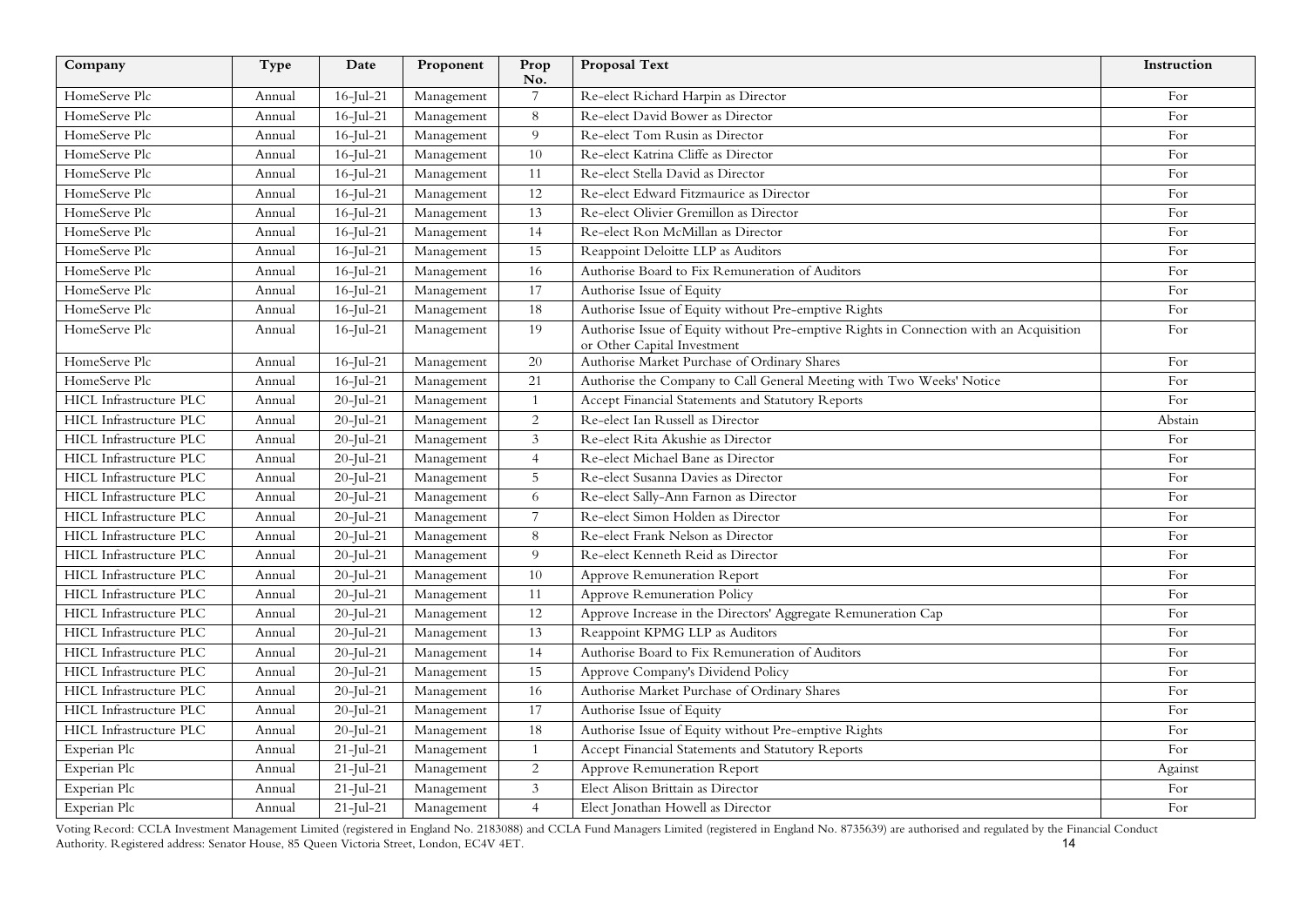| Company      | Type   | Date            | Proponent  | Prop<br>No.    | <b>Proposal Text</b>                                                                                                  | Instruction |
|--------------|--------|-----------------|------------|----------------|-----------------------------------------------------------------------------------------------------------------------|-------------|
| Experian Plc | Annual | $21$ -Jul-21    | Management | 5              | Re-elect Dr Ruba Borno as Director                                                                                    | Against     |
| Experian Plc | Annual | $21$ -Jul-21    | Management | 6              | Re-elect Brian Cassin as Director                                                                                     | For         |
| Experian Plc | Annual | $21$ -Jul-21    | Management | $\overline{7}$ | Re-elect Caroline Donahue as Director                                                                                 | Against     |
| Experian Plc | Annual | $21$ -Jul-21    | Management | 8              | Re-elect Luiz Fleury as Director                                                                                      | Against     |
| Experian Plc | Annual | $21$ -Jul-21    | Management | 9              | Re-elect Deirdre Mahlan as Director                                                                                   | Against     |
| Experian Plc | Annual | $21$ -Jul-21    | Management | 10             | Re-elect Lloyd Pitchford as Director                                                                                  | For         |
| Experian Plc | Annual | $21$ -Jul-21    | Management | 11             | Re-elect Mike Rogers as Director                                                                                      | Against     |
| Experian Plc | Annual | $21$ -Jul-21    | Management | 12             | Re-elect George Rose as Director                                                                                      | Against     |
| Experian Plc | Annual | $21$ -Jul- $21$ | Management | 13             | Re-elect Kerry Williams as Director                                                                                   | For         |
| Experian Plc | Annual | $21$ -Jul-21    | Management | 14             | Reappoint KPMG LLP as Auditors                                                                                        | For         |
| Experian Plc | Annual | $21$ -Jul-21    | Management | 15             | Authorise Board to Fix Remuneration of Auditors                                                                       | For         |
| Experian Plc | Annual | $21$ -Jul-21    | Management | 16             | Authorise Issue of Equity                                                                                             | For         |
| Experian Plc | Annual | $21$ -Jul-21    | Management | 17             | Authorise Issue of Equity without Pre-emptive Rights                                                                  | For         |
| Experian Plc | Annual | $21$ -Jul-21    | Management | 18             | Authorise Issue of Equity without Pre-emptive Rights in Connection with an Acquisition<br>or Other Capital Investment | For         |
| Experian Plc | Annual | $21$ -Jul-21    | Management | 19             | Authorise Market Purchase of Ordinary Shares                                                                          | For         |
| Experian Plc | Annual | $21$ -Jul-21    | Management | $20\,$         | Adopt New Articles of Association                                                                                     | For         |
| Halma Plc    | Annual | $22$ -Jul-21    | Management | $\mathbf{1}$   | Accept Financial Statements and Statutory Reports                                                                     | For         |
| Halma Plc    | Annual | $22$ -Jul-21    | Management | $\overline{c}$ | Approve Final Dividend                                                                                                | For         |
| Halma Plc    | Annual | $22$ -Jul-21    | Management | 3              | Approve Remuneration Report                                                                                           | Against     |
| Halma Plc    | Annual | $22$ -Jul- $21$ | Management | $\overline{4}$ | Approve Remuneration Policy                                                                                           | Against     |
| Halma Plc    | Annual | $22$ -Jul-21    | Management | 5              | Elect Dame Louise Makin as Director                                                                                   | For         |
| Halma Plc    | Annual | $22$ -Jul-21    | Management | 6              | Elect Dharmash Mistry as Director                                                                                     | For         |
| Halma Plc    | Annual | $22$ -Jul-21    | Management | $\overline{7}$ | Re-elect Carole Cran as Director                                                                                      | For         |
| Halma Plc    | Annual | $22$ -Jul-21    | Management | 8              | Re-elect Jo Harlow as Director                                                                                        | Against     |
| Halma Plc    | Annual | $22$ -Jul-21    | Management | 9              | Re-elect Tony Rice as Director                                                                                        | For         |
| Halma Plc    | Annual | $22$ -Jul-21    | Management | 10             | Re-elect Marc Ronchetti as Director                                                                                   | For         |
| Halma Plc    | Annual | $22$ -Jul-21    | Management | 11             | Re-elect Roy Twite as Director                                                                                        | For         |
| Halma Plc    | Annual | $22$ -Jul-21    | Management | 12             | Re-elect Jennifer Ward as Director                                                                                    | For         |
| Halma Plc    | Annual | $22$ -Jul-21    | Management | 13             | Re-elect Andrew Williams as Director                                                                                  | For         |
| Halma Plc    | Annual | $22$ -Jul-21    | Management | 14             | Reappoint PricewaterhouseCoopers LLP as Auditors                                                                      | For         |
| Halma Plc    | Annual | $22$ -Jul-21    | Management | 15             | Authorise Board to Fix Remuneration of Auditors                                                                       | For         |
| Halma Plc    | Annual | $22$ -Jul-21    | Management | 16             | Authorise Issue of Equity                                                                                             | For         |
| Halma Plc    | Annual | $22$ -Jul- $21$ | Management | 17             | Authorise UK Political Donations and Expenditure                                                                      | For         |
| Halma Plc    | Annual | $22$ -Jul-21    | Management | 18             | Authorise Issue of Equity without Pre-emptive Rights                                                                  | For         |
| Halma Plc    | Annual | $22$ -Jul-21    | Management | 19             | Authorise Issue of Equity without Pre-emptive Rights in Connection with an Acquisition<br>or Other Capital Investment | For         |
| Halma Plc    | Annual | $22$ -Jul-21    | Management | 20             | Authorise Market Purchase of Ordinary Shares                                                                          | For         |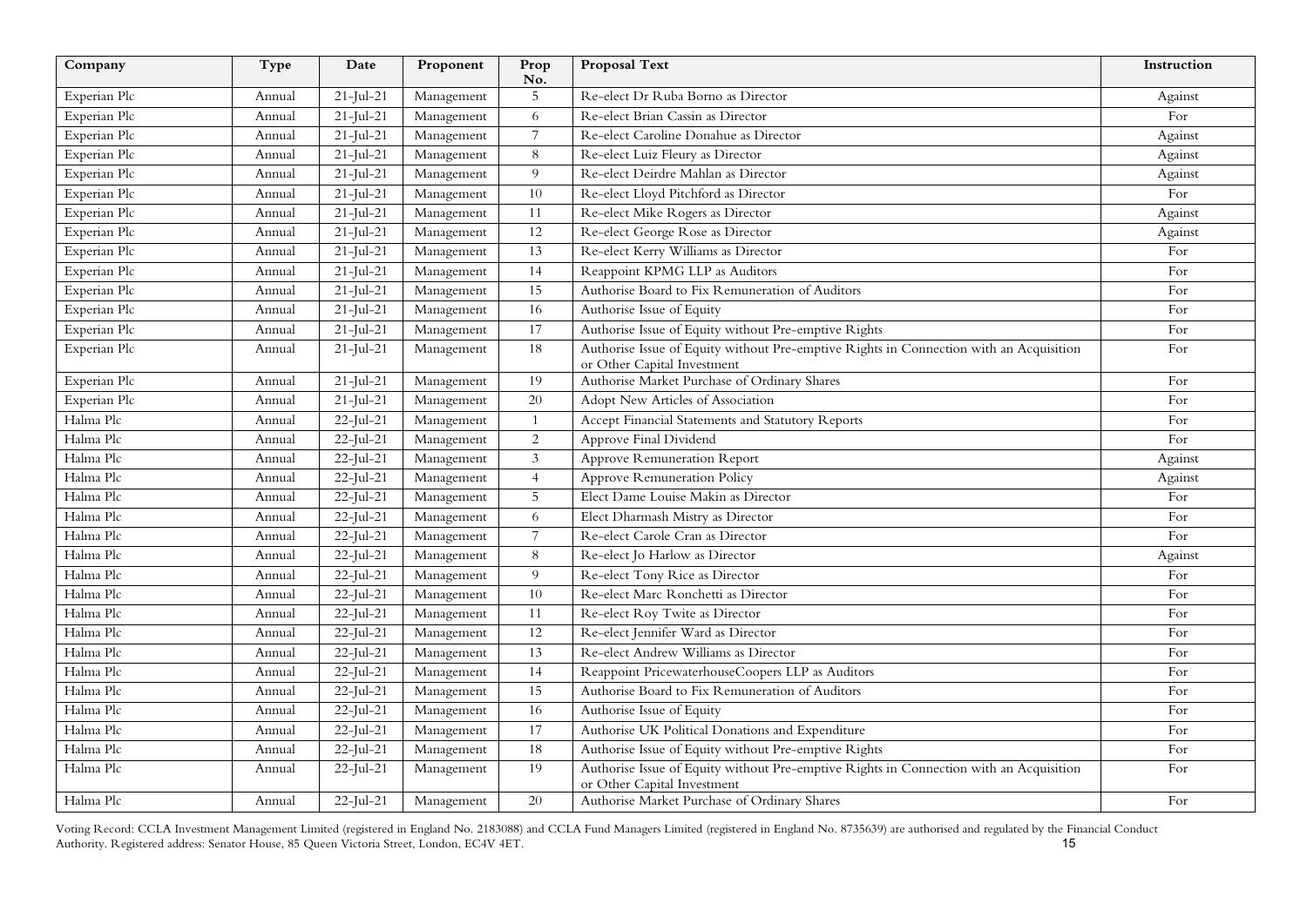| Company                                   | Type   | Date            | Proponent  | Prop<br>No.    | <b>Proposal Text</b>                                                                                                  | Instruction |
|-------------------------------------------|--------|-----------------|------------|----------------|-----------------------------------------------------------------------------------------------------------------------|-------------|
| Halma Plc                                 | Annual | $22$ -Jul-21    | Management | 21             | Authorise the Company to Call General Meeting with Two Weeks' Notice                                                  | For         |
| KMG Sicav - SIF - Wren                    | Annual | $26$ -Jul-21    | Management | 2              | Approve Financial Statements and Allocation of Income                                                                 | For         |
| Retirement Fund                           |        |                 |            |                |                                                                                                                       |             |
| KMG Sicav - SIF - Wren                    | Annual | $26$ -Jul- $21$ | Management | $\mathfrak{Z}$ | Approve Discharge of Directors                                                                                        | For         |
| Retirement Fund<br>KMG Sicav - SIF - Wren | Annual | $26$ -Jul-21    | Management | $\overline{4}$ | Approve Remuneration of Directors                                                                                     | For         |
| Retirement Fund                           |        |                 |            |                |                                                                                                                       |             |
| KMG Sicav - SIF - Wren                    | Annual | $26$ -Jul- $21$ | Management | 5.a            | Re-elect Kevin Mudd as Director                                                                                       | For         |
| Retirement Fund                           |        |                 |            |                |                                                                                                                       |             |
| KMG Sicav - SIF - Wren                    | Annual | $26$ -Jul-21    | Management | 5.b            | Re-elect Irene Zander as Director                                                                                     | For         |
| Retirement Fund                           |        |                 |            |                |                                                                                                                       |             |
| KMG Sicav - SIF - Wren<br>Retirement Fund | Annual | $26$ -Jul-21    | Management | 5.c            | Re-elect Stefan Renno as Director                                                                                     | For         |
| KMG Sicav - SIF - Wren                    | Annual | $26$ -Jul-21    | Management | 5.d            | Renew Appointment of KPMG as Auditor                                                                                  | For         |
| Retirement Fund                           |        |                 |            |                |                                                                                                                       |             |
| Intermediate Capital Group                | Annual | $29$ -Jul-21    | Management |                | Accept Financial Statements and Statutory Reports                                                                     | For         |
| Intermediate Capital Group                | Annual | $29$ -Jul-21    | Management | 2              | Approve Remuneration Report                                                                                           | Against     |
| Intermediate Capital Group                | Annual | $29$ -Jul-21    | Management | $\mathfrak{Z}$ | Reappoint Ernst & Young LLP as Auditors                                                                               | For         |
| Intermediate Capital Group                | Annual | $29$ -Jul-21    | Management | $\overline{4}$ | Authorise the Audit Committee to Fix Remuneration of Auditors                                                         | For         |
| Intermediate Capital Group                | Annual | $29$ -Jul-21    | Management | $5^{\circ}$    | Approve Final Dividend                                                                                                | For         |
| Intermediate Capital Group                | Annual | $29$ -Jul-21    | Management | 6              | Re-elect Vijay Bharadia as Director                                                                                   | For         |
| Intermediate Capital Group                | Annual | $29$ -Jul-21    | Management | $\overline{7}$ | Re-elect Benoit Durteste as Director                                                                                  | For         |
| Intermediate Capital Group                | Annual | 29-Jul-21       | Management | 8              | Re-elect Virginia Holmes as Director                                                                                  | Against     |
| Intermediate Capital Group                | Annual | $29$ -Jul-21    | Management | 9              | Re-elect Michael Nelligan as Director                                                                                 | For         |
| Intermediate Capital Group                | Annual | $29$ -Jul-21    | Management | 10             | Re-elect Kathryn Purves as Director                                                                                   | Against     |
| Intermediate Capital Group                | Annual | 29-Jul-21       | Management | 11             | Re-elect Amy Schioldager as Director                                                                                  | For         |
| Intermediate Capital Group                | Annual | 29-Jul-21       | Management | 12             | Re-elect Andrew Sykes as Director                                                                                     | Against     |
| Intermediate Capital Group                | Annual | $29$ -Jul-21    | Management | 13             | Re-elect Stephen Welton as Director                                                                                   | Against     |
| Intermediate Capital Group                | Annual | $29$ -Jul-21    | Management | 14             | Re-elect Lord Davies of Abersoch as Director                                                                          | Against     |
| Intermediate Capital Group                | Annual | 29-Jul-21       | Management | 15             | Re-elect Antje Hensel-Roth as Director                                                                                | For         |
| Intermediate Capital Group                | Annual | $29$ -Jul-21    | Management | 16             | Elect Rosemary Leith as Director                                                                                      | For         |
| Intermediate Capital Group                | Annual | $29$ -Jul-21    | Management | 17             | Elect Matthew Lester as Director                                                                                      | For         |
| Intermediate Capital Group                | Annual | $29$ -Jul- $21$ | Management | 18             | Authorise Issue of Equity                                                                                             | For         |
| Intermediate Capital Group                | Annual | 29-Jul-21       | Management | 19             | Authorise Issue of Equity without Pre-emptive Rights                                                                  | For         |
| Intermediate Capital Group                | Annual | $29$ -Jul-21    | Management | 20             | Authorise Issue of Equity without Pre-emptive Rights in Connection with an Acquisition<br>or Other Capital Investment | For         |
| Intermediate Capital Group                | Annual | $29$ -Jul-21    | Management | 21             | Authorise Market Purchase of Ordinary Shares                                                                          | For         |
| Intermediate Capital Group                | Annual | $29$ -Jul-21    | Management | 22             | Authorise the Company to Call General Meeting with Two Weeks' Notice                                                  | For         |
| discoverIE Group Plc                      | Annual | $29$ -Jul-21    | Management | $\mathbf{1}$   | Accept Financial Statements and Statutory Reports                                                                     | For         |
| discoverIE Group Plc                      | Annual | $29$ -Jul-21    | Management | $\overline{2}$ | Approve Remuneration Report                                                                                           | Abstain     |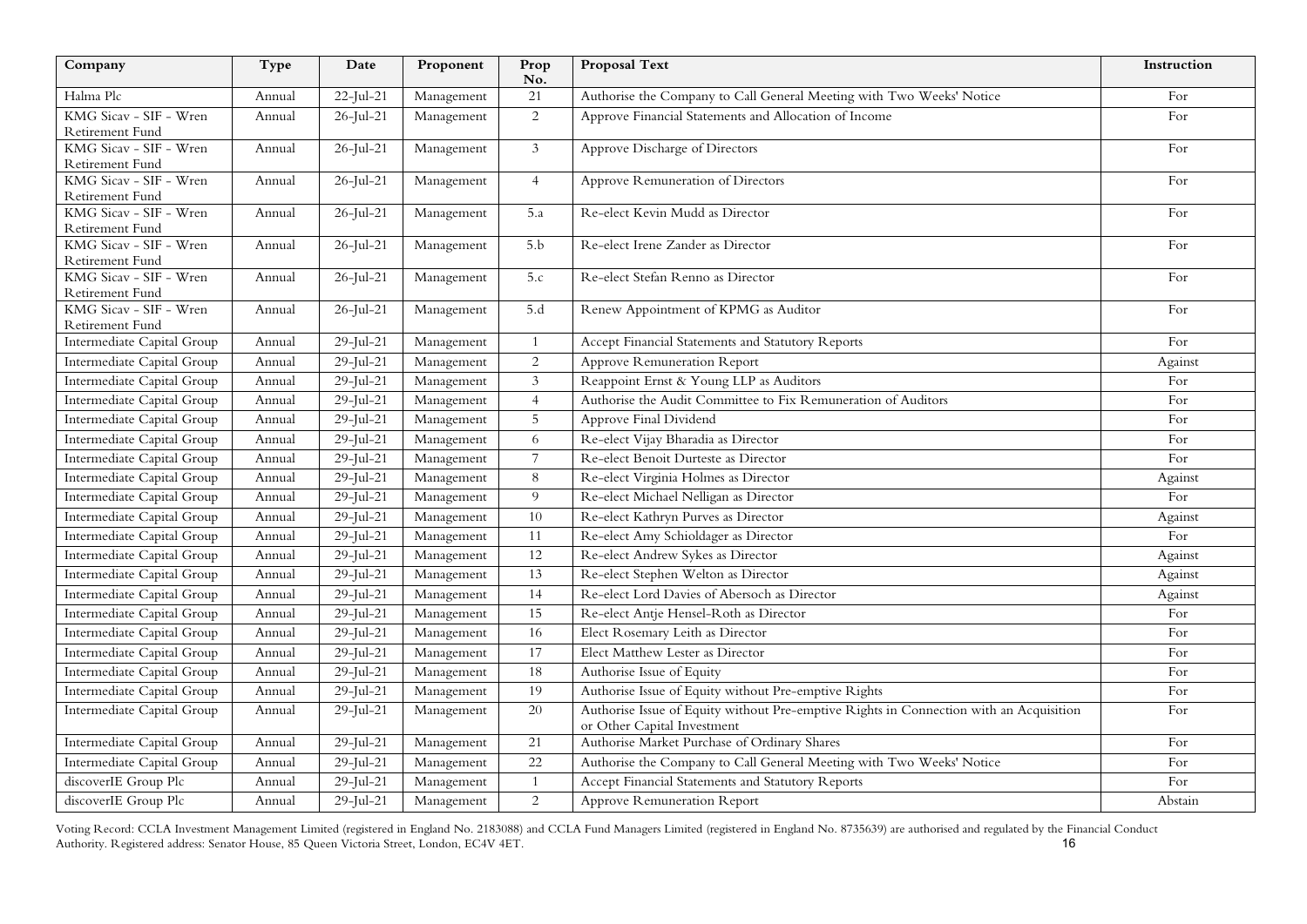| Company                                        | Type   | Date                   | Proponent  | Prop<br>No.    | Proposal Text                                                                                                             | Instruction |
|------------------------------------------------|--------|------------------------|------------|----------------|---------------------------------------------------------------------------------------------------------------------------|-------------|
| discoverIE Group Plc                           | Annual | $29$ -Jul-21           | Management | 3              | Approve Remuneration Policy                                                                                               | Abstain     |
| discoverIE Group Plc                           | Annual | $29$ -Jul-21           | Management | $\overline{4}$ | Re-elect Malcolm Diamond as Director                                                                                      | For         |
| discoverIE Group Plc                           | Annual | $29$ -Jul-21           | Management | 5              | Re-elect Nick Jefferies as Director                                                                                       | For         |
| discoverIE Group Plc                           | Annual | $29$ -Jul-21           | Management | 6              | Re-elect Simon Gibbins as Director                                                                                        | For         |
| discoverIE Group Plc                           | Annual | $29$ -Jul- $21$        | Management | $\overline{7}$ | Re-elect Bruce Thompson as Director                                                                                       | For         |
| discoverIE Group Plc                           | Annual | $29$ -Jul- $21$        | Management | 8              | Re-elect Tracey Graham as Director                                                                                        | For         |
| discoverIE Group Plc                           | Annual | $29$ -Jul-21           | Management | 9              | Re-elect Clive Watson as Director                                                                                         | For         |
| discoverIE Group Plc                           | Annual | $29$ -Jul-21           | Management | 10             | Reappoint PricewaterhouseCoopers LLP as Auditors                                                                          | For         |
| discoverIE Group Plc                           | Annual | $29$ -Jul-21           | Management | 11             | Authorise Board to Fix Remuneration of Auditors                                                                           | For         |
| discoverIE Group Plc                           | Annual | $29$ -Jul-21           | Management | 12             | Authorise Issue of Equity                                                                                                 | For         |
| discoverIE Group Plc                           | Annual | $29$ -Jul-21           | Management | 13             | Authorise Issue of Equity with Pre-emptive Rights in Connection with a Rights Issue                                       | For         |
| discoverIE Group Plc                           | Annual | $29$ -Jul-21           | Management | 14             | Authorise Issue of Equity without Pre-emptive Rights                                                                      | For         |
| discoverIE Group Plc                           | Annual | $29$ -Jul-21           | Management | 15             | Authorise Issue of Equity without Pre-emptive Rights in Connection with an Acquisition<br>or Specified Capital Investment | For         |
| discoverIE Group Plc                           | Annual | $29$ -Jul-21           | Management | 16             | Authorise Issue of Equity without Pre-emptive Rights in Connection with a Rights Issue                                    | For         |
| discoverIE Group Plc                           | Annual | $29$ -Jul-21           | Management | 17             | Authorise Market Purchase of Ordinary Shares                                                                              | For         |
| discoverIE Group Plc                           | Annual | $29$ -Jul-21           | Management | 18             | Authorise the Company to Call General Meeting with Two Weeks' Notice                                                      | For         |
| discoverIE Group Plc                           | Annual | $29$ -Jul-21           | Management | 19             | Authorise UK Political Donations and Expenditure                                                                          | For         |
| discoverIE Group Plc                           | Annual | $29$ -Jul-21           | Management | 20             | Approve 2021 Long-Term Incentive Plan                                                                                     | Abstain     |
| Sequoia Economic                               | Annual | $4-Aug-21$             | Management | $\mathbf{1}$   | Accept Financial Statements and Statutory Reports                                                                         | For         |
| Infrastructure Income Fund                     |        |                        |            |                |                                                                                                                           |             |
| Sequoia Economic<br>Infrastructure Income Fund | Annual | $4-Aug-21$             | Management | $\overline{2}$ | Approve Remuneration Report                                                                                               | For         |
| Sequoia Economic                               | Annual | $4-Aug-21$             | Management | $\mathfrak{Z}$ | Re-elect Robert Jennings as Director                                                                                      | For         |
| Infrastructure Income Fund                     |        |                        |            |                |                                                                                                                           |             |
| Sequoia Economic                               | Annual | $4-Aug-21$             | Management | $\overline{4}$ | Re-elect Sandra Platts as Director                                                                                        | For         |
| Infrastructure Income Fund                     |        |                        |            |                |                                                                                                                           |             |
| Sequoia Economic<br>Infrastructure Income Fund | Annual | $4-Aug-21$             | Management | 5 <sup>5</sup> | Re-elect Jonathan Bridel as Director                                                                                      | For         |
| Sequoia Economic                               | Annual | $4-Aug-21$             | Management | 6              | Re-elect Jan Pethick as Director                                                                                          | For         |
| Infrastructure Income Fund                     |        |                        |            |                |                                                                                                                           |             |
| Sequoia Economic                               | Annual | $\overline{4}$ -Aug-21 | Management | $7^{\circ}$    | Elect Sarika Patel as Director                                                                                            | For         |
| Infrastructure Income Fund                     |        |                        |            |                |                                                                                                                           |             |
| Sequoia Economic<br>Infrastructure Income Fund | Annual | $4-Aug-21$             | Management | 8              | Ratify KPMG Channel Islands Limited as Auditors                                                                           | For         |
| Sequoia Economic                               | Annual | $4-Aug-21$             | Management | 9              | Authorise Board to Fix Remuneration of Auditors                                                                           | For         |
| Infrastructure Income Fund                     |        |                        |            |                |                                                                                                                           |             |
| Sequoia Economic                               | Annual | $4-Aug-21$             | Management | 10             | Approve Dividend Policy                                                                                                   | For         |
| Infrastructure Income Fund                     |        |                        |            |                |                                                                                                                           |             |
| Sequoia Economic<br>Infrastructure Income Fund | Annual | $4-Aug-21$             | Management | 11             | Approve Continuation of Company as a Closed-Ended Investment Company                                                      | For         |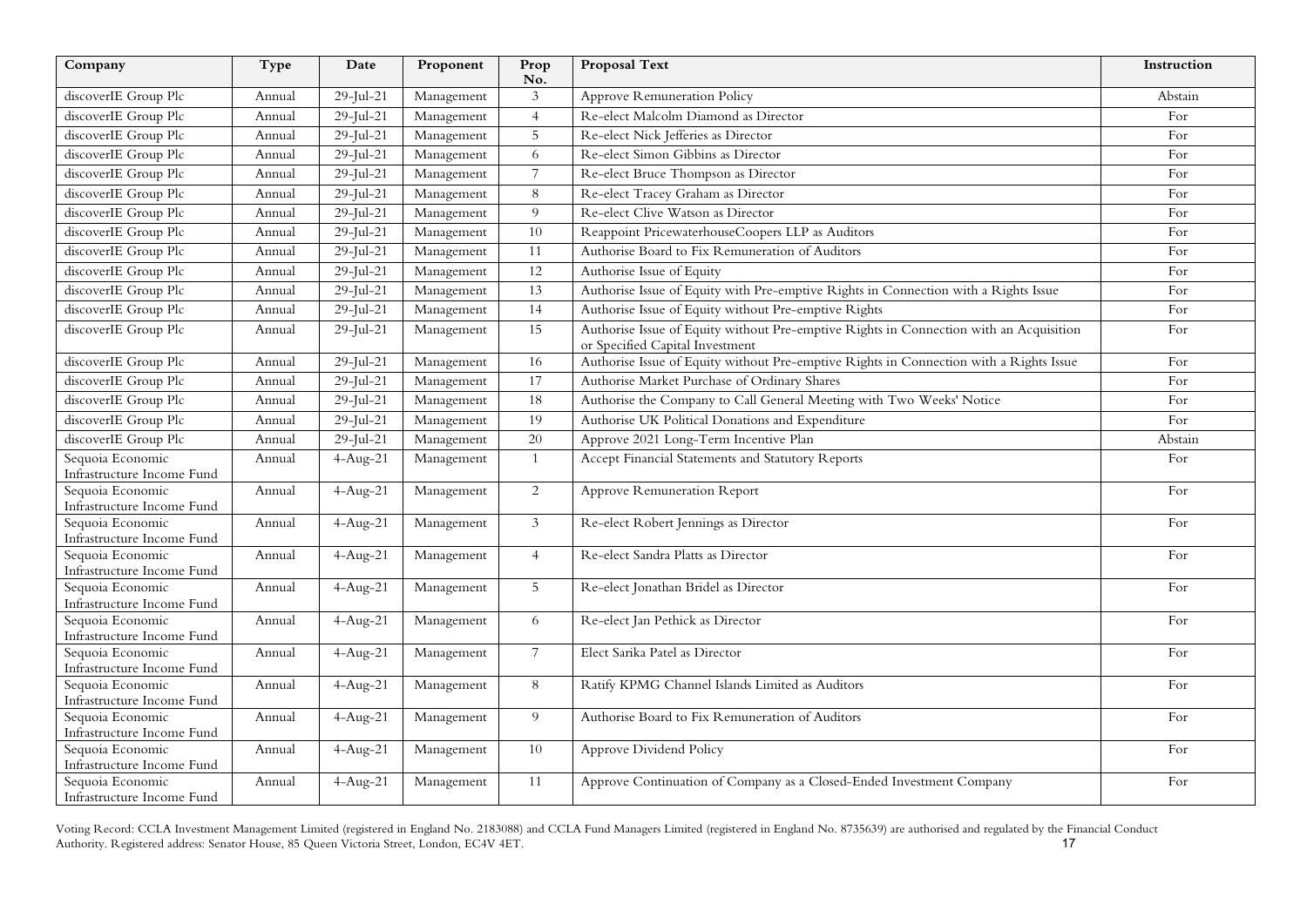| Company                                           | Type   | Date        | Proponent  | Prop<br>No.    | Proposal Text                                                        | Instruction |
|---------------------------------------------------|--------|-------------|------------|----------------|----------------------------------------------------------------------|-------------|
| Sequoia Economic<br>Infrastructure Income Fund    | Annual | $4-Aug-21$  | Management | 12             | Approve Scrip Dividends                                              | For         |
| Sequoia Economic<br>Infrastructure Income Fund    | Annual | $4-Aug-21$  | Management | 13             | Authorise Market Purchase of Ordinary Shares                         | For         |
| Sequoia Economic<br>Infrastructure Income Fund    | Annual | $4-Aug-21$  | Management | 14             | Authorise Issue of Equity without Pre-emptive Rights                 | For         |
| <b>SDCL Energy Efficiency</b><br>Income Trust Plc | Annual | $10-Aug-21$ | Management | $\mathbf{1}$   | Accept Financial Statements and Statutory Reports                    | For         |
| SDCL Energy Efficiency<br>Income Trust Plc        | Annual | $10-Aug-21$ | Management | $\overline{2}$ | Approve Remuneration Report                                          | For         |
| SDCL Energy Efficiency<br>Income Trust Plc        | Annual | $10-Aug-21$ | Management | 3              | Re-elect Tony Roper as Director                                      | For         |
| SDCL Energy Efficiency<br>Income Trust Plc        | Annual | $10-Aug-21$ | Management | $\overline{4}$ | Re-elect Helen Clarkson as Director                                  | For         |
| <b>SDCL Energy Efficiency</b><br>Income Trust Plc | Annual | $10-Aug-21$ | Management | 5              | Re-elect Christopher Knowles as Director                             | For         |
| <b>SDCL Energy Efficiency</b><br>Income Trust Plc | Annual | $10-Aug-21$ | Management | 6              | Elect Emma Griffin as Director                                       | For         |
| <b>SDCL Energy Efficiency</b><br>Income Trust Plc | Annual | $10-Aug-21$ | Management | $\overline{7}$ | Reappoint PricewaterhouseCoopers LLP as Auditors                     | For         |
| <b>SDCL Energy Efficiency</b><br>Income Trust Plc | Annual | $10-Aug-21$ | Management | 8              | Authorise the Audit & Risk Committee to Fix Remuneration of Auditors | For         |
| <b>SDCL Energy Efficiency</b><br>Income Trust Plc | Annual | $10-Aug-21$ | Management | 9              | Approve Company's Dividend Policy                                    | For         |
| <b>SDCL Energy Efficiency</b><br>Income Trust Plc | Annual | $10-Aug-21$ | Management | 10             | Approve Amendment to the Company's Investment Policy                 | For         |
| <b>SDCL Energy Efficiency</b><br>Income Trust Plc | Annual | $10-Aug-21$ | Management | 11             | Authorise Issue of Equity                                            | For         |
| <b>SDCL Energy Efficiency</b><br>Income Trust Plc | Annual | $10-Aug-21$ | Management | 12             | Authorise Market Purchase of Ordinary Shares                         | For         |
| <b>SDCL Energy Efficiency</b><br>Income Trust Plc | Annual | $10-Aug-21$ | Management | 13             | Authorise Issue of Equity without Pre-emptive Rights                 | For         |
| <b>SDCL Energy Efficiency</b><br>Income Trust Plc | Annual | $10-Aug-21$ | Management | 14             | Authorise the Company to Call General Meeting with Two Weeks' Notice | For         |
| Electronic Arts Inc.                              | Annual | $12-Aug-21$ | Management | 1a             | Elect Director Kofi A. Bruce                                         | For         |
| Electronic Arts Inc.                              | Annual | $12-Aug-21$ | Management | 1 <sub>b</sub> | Elect Director Leonard S. Coleman                                    | For         |
| Electronic Arts Inc.                              | Annual | $12-Aug-21$ | Management | 1c             | Elect Director Jeffrey T. Huber                                      | For         |
| Electronic Arts Inc.                              | Annual | $12-Aug-21$ | Management | 1d             | Elect Director Talbott Roche                                         | For         |
| Electronic Arts Inc.                              | Annual | $12-Aug-21$ | Management | 1e             | Elect Director Richard A. Simonson                                   | Against     |
| Electronic Arts Inc.                              | Annual | $12-Aug-21$ | Management | 1f             | Elect Director Luis A. Ubinas                                        | For         |
| Electronic Arts Inc.                              | Annual | $12-Aug-21$ | Management | 1g             | Elect Director Heidi J. Ueberroth                                    | For         |
| Electronic Arts Inc.                              | Annual | $12-Aug-21$ | Management | 1 <sub>h</sub> | Elect Director Andrew Wilson                                         | Against     |
| Electronic Arts Inc.                              | Annual | $12-Aug-21$ | Management | $\overline{c}$ | Advisory Vote to Ratify Named Executive Officers' Compensation       | Against     |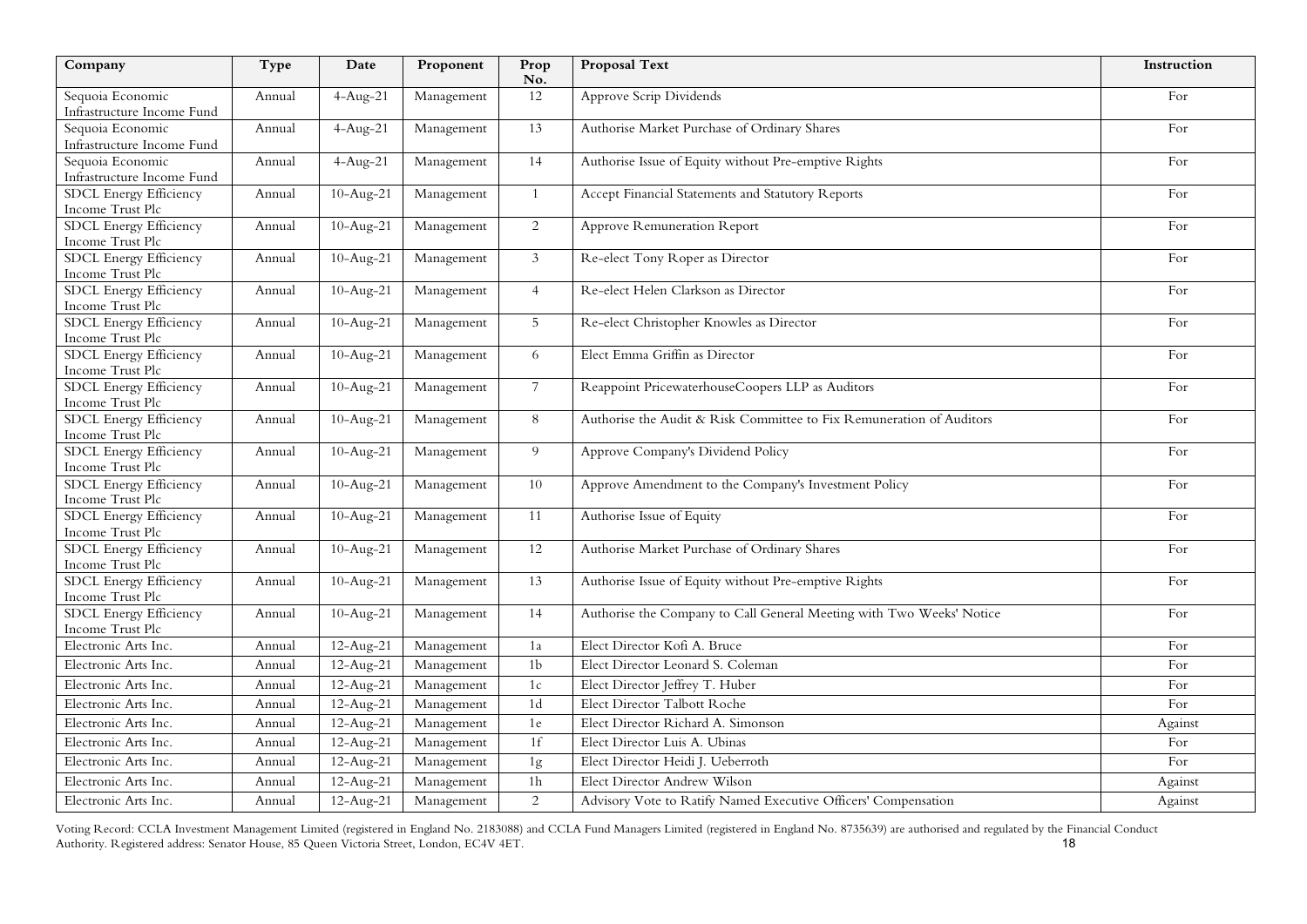| Company                                        | Type    | Date         | Proponent    | Prop<br>No.    | Proposal Text                                                                              | Instruction |
|------------------------------------------------|---------|--------------|--------------|----------------|--------------------------------------------------------------------------------------------|-------------|
| Electronic Arts Inc.                           | Annual  | $12-Aug-21$  | Management   | 3              | Ratify KPMG LLP as Auditors                                                                | For         |
| Electronic Arts Inc.                           | Annual  | $12-Aug-21$  | Management   | $\overline{4}$ | Provide Right to Act by Written Consent                                                    | For         |
| Electronic Arts Inc.                           | Annual  | $12-Aug-21$  | Share Holder | 5 <sup>5</sup> | Provide Right to Act by Written Consent                                                    | Abstain     |
| Ares Capital Corporation                       | Special | $13$ -Aug-21 | Management   | $\mathbf{1}$   | Approve Issuance of Shares Below Net Asset Value (NAV)                                     | For         |
| Prudential Plc                                 | Special | 27-Aug-21    | Management   | $\mathbf{1}$   | Approve Matters Relating to the Demerger of the Jackson Group from the Prudential<br>Group | For         |
| Tritax EuroBox Plc                             | Special | 27-Aug-21    | Management   | $\mathbf{1}$   | Approve the Related Party Transaction relating to the Settimo Torinese Proposal            | For         |
| Tritax EuroBox Plc                             | Special | 27-Aug-21    | Management   | $\sqrt{2}$     | Approve the Related Party Transaction relating to the Bornem Proposal                      | For         |
| <b>JLEN</b> Environmental Assets<br>Group Ltd. | Annual  | $2-Sep-21$   | Management   | 1              | Accept Financial Statements and Statutory Reports                                          | For         |
| <b>JLEN</b> Environmental Assets<br>Group Ltd. | Annual  | $2-Sep-21$   | Management   | 2              | Approve Remuneration Report                                                                | For         |
| <b>JLEN</b> Environmental Assets<br>Group Ltd. | Annual  | $2-Sep-21$   | Management   | $\mathfrak{Z}$ | Re-elect Richard Morse as Director                                                         | For         |
| <b>ILEN</b> Environmental Assets<br>Group Ltd. | Annual  | $2-Sep-21$   | Management   | $\overline{4}$ | Re-elect Richard Ramsay as Director                                                        | For         |
| <b>JLEN</b> Environmental Assets<br>Group Ltd. | Annual  | $2-Sep-21$   | Management   | 5              | Re-elect Hans Rieks as Director                                                            | For         |
| <b>JLEN</b> Environmental Assets<br>Group Ltd. | Annual  | $2-Sep-21$   | Management   | 6              | Re-elect Stephanie Coxon as Director                                                       | For         |
| <b>JLEN</b> Environmental Assets<br>Group Ltd. | Annual  | $2-Sep-21$   | Management   | $7^{\circ}$    | Elect Alan Bates as Director                                                               | For         |
| <b>JLEN</b> Environmental Assets<br>Group Ltd. | Annual  | $2-Sep-21$   | Management   | 8              | Elect Jo Harrison as Director                                                              | For         |
| <b>JLEN</b> Environmental Assets<br>Group Ltd. | Annual  | $2-Sep-21$   | Management   | 9              | Ratify Deloitte LLP as Auditors                                                            | For         |
| <b>JLEN</b> Environmental Assets<br>Group Ltd. | Annual  | $2-Sep-21$   | Management   | 10             | Authorise Board to Fix Remuneration of Auditors                                            | For         |
| <b>JLEN</b> Environmental Assets<br>Group Ltd. | Annual  | $2-Sep-21$   | Management   | 11             | Ratify Past Interim Dividends                                                              | For         |
| <b>JLEN</b> Environmental Assets<br>Group Ltd. | Annual  | $2-Sep-21$   | Management   | 12             | Approve Scrip Dividend                                                                     | For         |
| <b>JLEN</b> Environmental Assets<br>Group Ltd. | Annual  | $2-Sep-21$   | Management   | 13             | Authorise Market Purchase of Ordinary Shares                                               | For         |
| <b>JLEN</b> Environmental Assets<br>Group Ltd. | Annual  | $2-Sep-21$   | Management   | 14             | Authorise Issue of Equity without Pre-emptive Rights                                       | For         |
| Watches of Switzerland<br>Group Plc            | Annual  | $2-Sep-21$   | Management   | 1              | Accept Financial Statements and Statutory Reports                                          | For         |
| Watches of Switzerland<br>Group Plc            | Annual  | $2-Sep-21$   | Management   | 2              | Approve Remuneration Report                                                                | Against     |
| Watches of Switzerland<br>Group Plc            | Annual  | $2-Sep-21$   | Management   | 3              | Elect Ian Carter as Director                                                               | For         |
| Watches of Switzerland<br>Group Plc            | Annual  | $2-Sep-21$   | Management   | $\overline{4}$ | Re-elect Brian Duffy as Director                                                           | For         |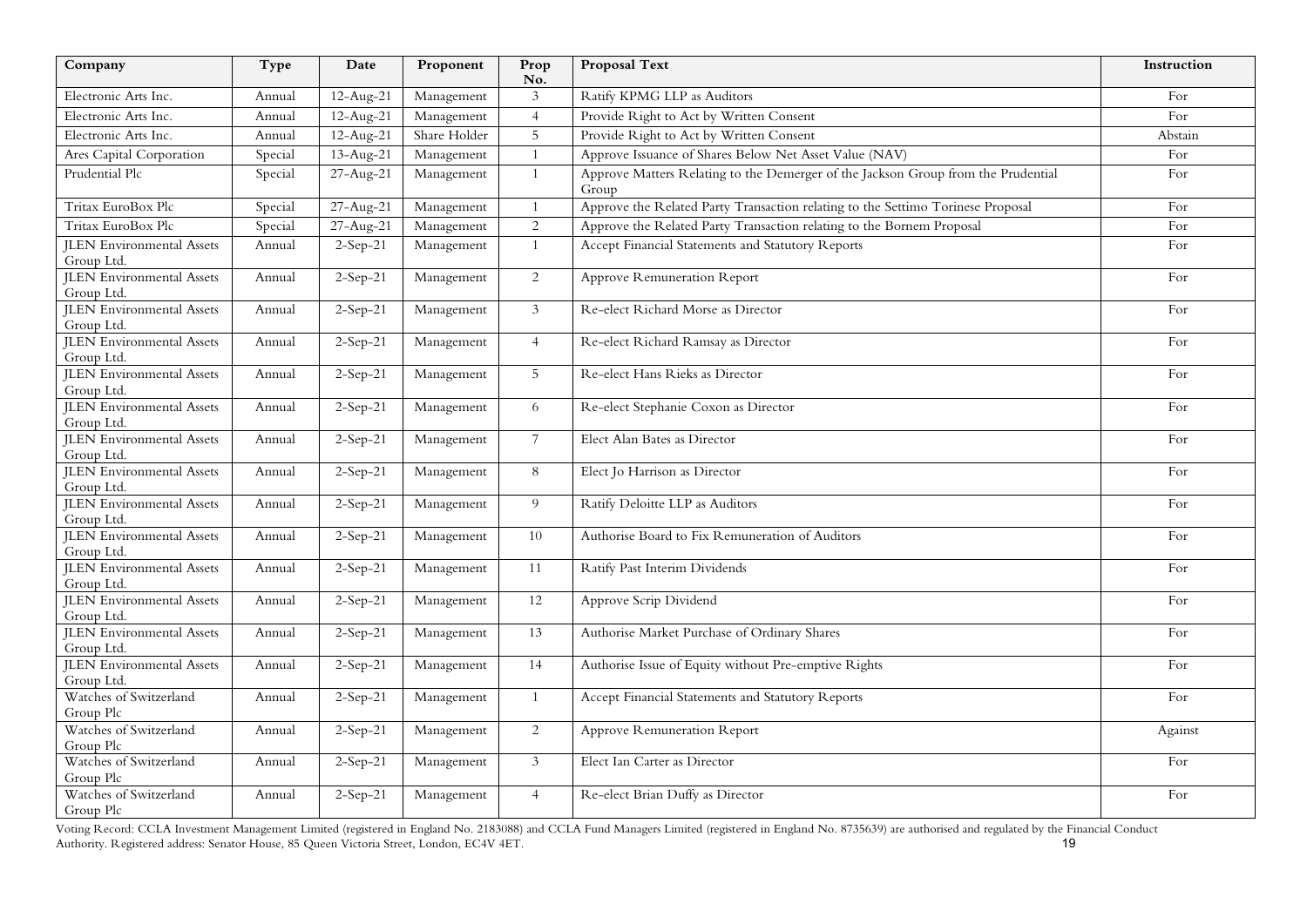| Company                             | Type   | Date       | Proponent  | Prop<br>No.    | Proposal Text                                                                                                         | Instruction |
|-------------------------------------|--------|------------|------------|----------------|-----------------------------------------------------------------------------------------------------------------------|-------------|
| Watches of Switzerland<br>Group Plc | Annual | $2-Sep-21$ | Management | 5              | Re-elect Anders Romberg as Director                                                                                   | For         |
| Watches of Switzerland<br>Group Plc | Annual | $2-Sep-21$ | Management | 6              | Re-elect Tea Colaianni as Director                                                                                    | Against     |
| Watches of Switzerland<br>Group Plc | Annual | $2-Sep-21$ | Management | 7 <sup>7</sup> | Re-elect Rosa Monckton as Director                                                                                    | For         |
| Watches of Switzerland<br>Group Plc | Annual | $2-Sep-21$ | Management | 8              | Re-elect Robert Moorhead as Director                                                                                  | For         |
| Watches of Switzerland<br>Group Plc | Annual | $2-Sep-21$ | Management | 9              | Reappoint Ernst & Young LLP as Auditors                                                                               | For         |
| Watches of Switzerland<br>Group Plc | Annual | $2-Sep-21$ | Management | 10             | Authorise Board to Fix Remuneration of Auditors                                                                       | For         |
| Watches of Switzerland<br>Group Plc | Annual | $2-Sep-21$ | Management | $11\,$         | Authorise UK Political Donations and Expenditure                                                                      | For         |
| Watches of Switzerland<br>Group Plc | Annual | $2-Sep-21$ | Management | 12             | Authorise Issue of Equity                                                                                             | For         |
| Watches of Switzerland<br>Group Plc | Annual | $2-Sep-21$ | Management | 13             | Authorise Issue of Equity without Pre-emptive Rights                                                                  | For         |
| Watches of Switzerland<br>Group Plc | Annual | $2-Sep-21$ | Management | 14             | Authorise Issue of Equity without Pre-emptive Rights in Connection with an Acquisition<br>or Other Capital Investment | For         |
| Watches of Switzerland<br>Group Plc | Annual | $2-Sep-21$ | Management | 15             | Authorise Market Purchase of Ordinary Shares                                                                          | For         |
| Watches of Switzerland<br>Group Plc | Annual | $2-Sep-21$ | Management | 16             | Authorise the Company to Call General Meeting with Two Weeks' Notice                                                  | For         |
| <b>Berkeley Group Holdings</b>      | Annual | $3-Sep-21$ | Management | $\mathbf{1}$   | Accept Financial Statements and Statutory Reports                                                                     | For         |
| <b>Berkeley Group Holdings</b>      | Annual | $3-Sep-21$ | Management | $\overline{c}$ | Approve Remuneration Report                                                                                           | Against     |
| Berkeley Group Holdings             | Annual | $3-Sep-21$ | Management | $\mathfrak{Z}$ | Re-elect Glyn Barker as Director                                                                                      | Abstain     |
| <b>Berkeley Group Holdings</b>      | Annual | 3-Sep-21   | Management | $\overline{4}$ | Re-elect Diana Brightmore-Armour as Director                                                                          | Against     |
| <b>Berkeley Group Holdings</b>      | Annual | $3-Sep-21$ | Management | 5              | Re-elect Andy Myers as Director                                                                                       | For         |
| <b>Berkeley Group Holdings</b>      | Annual | $3-Sep-21$ | Management | 6              | Re-elect Rob Perrins as Director                                                                                      | For         |
| Berkeley Group Holdings             | Annual | $3-Sep-21$ | Management | $\overline{7}$ | Re-elect Richard Stearn as Director                                                                                   | For         |
| <b>Berkeley Group Holdings</b>      | Annual | $3-Sep-21$ | Management | 8              | Re-elect Sean Ellis as Director                                                                                       | For         |
| <b>Berkeley Group Holdings</b>      | Annual | $3-Sep-21$ | Management | 9              | Re-elect Karl Whiteman as Director                                                                                    | For         |
| <b>Berkeley Group Holdings</b>      | Annual | $3-Sep-21$ | Management | 10             | Re-elect Justin Tibaldi as Director                                                                                   | For         |
| <b>Berkeley Group Holdings</b>      | Annual | $3-Sep-21$ | Management | 11             | Re-elect Paul Vallone as Director                                                                                     | For         |
| <b>Berkeley Group Holdings</b>      | Annual | $3-Sep-21$ | Management | 12             | Re-elect Sir John Armitt as Director                                                                                  | Against     |
| <b>Berkeley Group Holdings</b>      | Annual | $3-Sep-21$ | Management | 13             | Re-elect Rachel Downey as Director                                                                                    | For         |
| Berkeley Group Holdings             | Annual | $3-Sep-21$ | Management | 14             | Elect Elizabeth Adekunle as Director                                                                                  | For         |
| <b>Berkeley Group Holdings</b>      | Annual | $3-Sep-21$ | Management | 15             | Elect William Jackson as Director                                                                                     | Against     |
| <b>Berkeley Group Holdings</b>      | Annual | $3-Sep-21$ | Management | 16             | Elect Sarah Sands as Director                                                                                         | For         |
| <b>Berkeley Group Holdings</b>      | Annual | $3-Sep-21$ | Management | 17             | Elect Andy Kemp as Director                                                                                           | For         |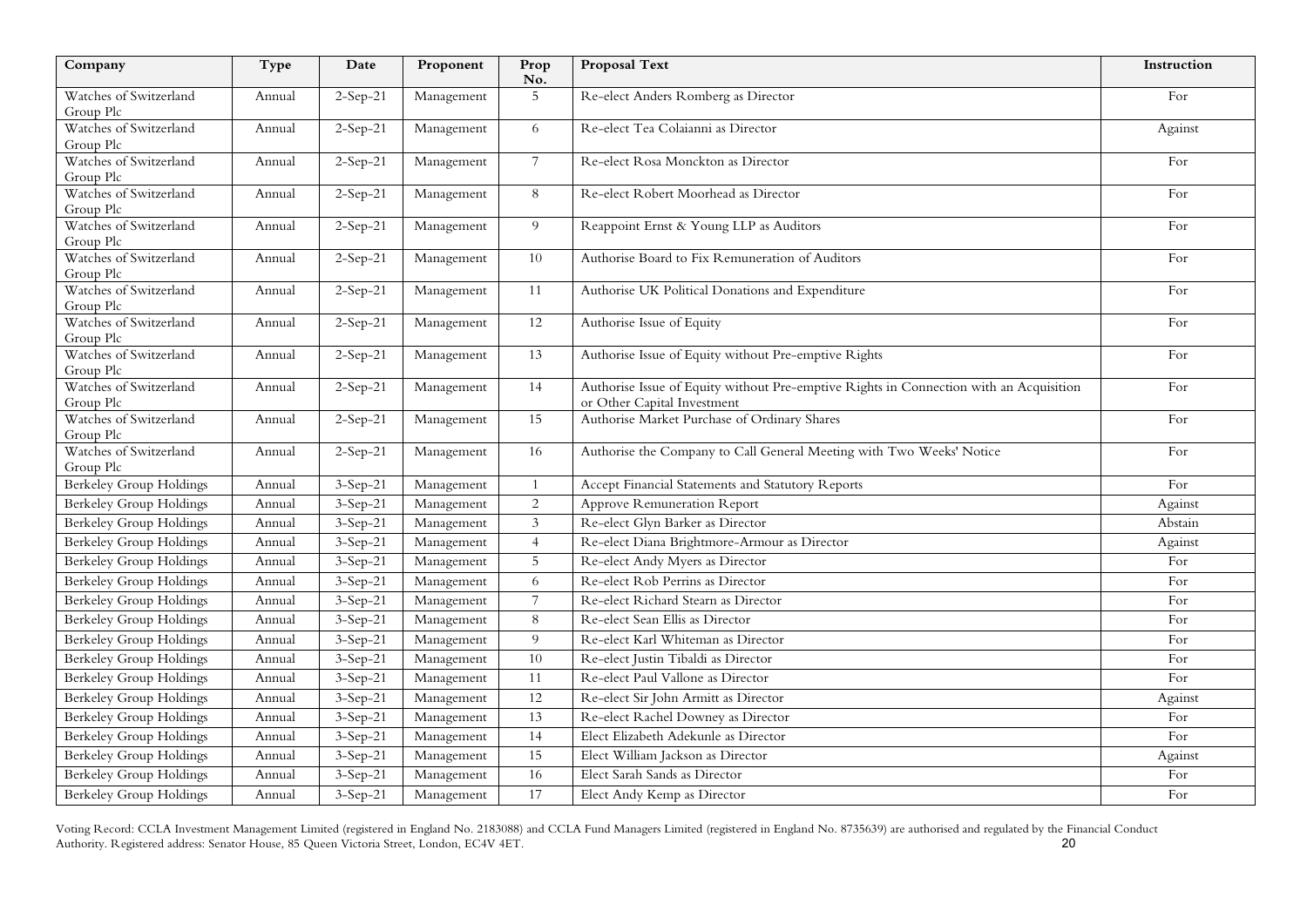| Company                        | Type    | Date       | Proponent  | Prop<br>No.     | <b>Proposal Text</b>                                                                                                  | Instruction |
|--------------------------------|---------|------------|------------|-----------------|-----------------------------------------------------------------------------------------------------------------------|-------------|
| Berkeley Group Holdings        | Annual  | $3-Sep-21$ | Management | 18              | Reappoint KPMG LLP as Auditors                                                                                        | For         |
| Berkeley Group Holdings        | Annual  | $3-Sep-21$ | Management | 19              | Authorise the Audit Committee to Fix Remuneration of Auditors                                                         | For         |
| Berkeley Group Holdings        | Annual  | $3-Sep-21$ | Management | 20              | Authorise Issue of Equity                                                                                             | For         |
| Berkeley Group Holdings        | Annual  | $3-Sep-21$ | Management | 21              | Authorise Issue of Equity without Pre-emptive Rights                                                                  | For         |
| Berkeley Group Holdings        | Annual  | $3-Sep-21$ | Management | 22              | Authorise Issue of Equity without Pre-emptive Rights in Connection with an Acquisition<br>or Other Capital Investment | For         |
| Berkeley Group Holdings        | Annual  | $3-Sep-21$ | Management | 23              | Authorise Market Purchase of Ordinary Shares                                                                          | For         |
| Berkeley Group Holdings        | Annual  | $3-Sep-21$ | Management | 24              | Authorise UK Political Donations and Expenditure                                                                      | For         |
| <b>Berkeley Group Holdings</b> | Annual  | $3-Sep-21$ | Management | $\overline{25}$ | Authorise the Company to Call General Meeting with Two Weeks' Notice                                                  | For         |
| Berkeley Group Holdings        | Annual  | $3-Sep-21$ | Management | 26              | Adopt New Articles of Association                                                                                     | For         |
| Berkeley Group Holdings        | Annual  | $3-Sep-21$ | Management | 27              | Approve Matters Relating to the B Share Scheme and Share Consolidation                                                | For         |
| Berkeley Group Holdings        | Annual  | $3-Sep-21$ | Management | 28              | Approve Terms of the Option Agreement                                                                                 | For         |
| GCP Student Living Plc         | Court   | 6-Sep-21   | Management | 1               | Approve Scheme of Arrangement                                                                                         | For         |
| GCP Student Living Plc         | Special | $6-Sep-21$ | Management | -1              | Approve Matters Relating to the Recommended Cash Acquisition of GCP Student Living<br>plc by Gemini Jersey JV LP      | For         |
| DS Smith Plc                   | Annual  | 7-Sep-21   | Management |                 | Accept Financial Statements and Statutory Reports                                                                     | For         |
| DS Smith Plc                   | Annual  | 7-Sep-21   | Management | 2               | Approve Final Dividend                                                                                                | For         |
| DS Smith Plc                   | Annual  | 7-Sep-21   | Management | $\mathfrak{Z}$  | <b>Approve Remuneration Report</b>                                                                                    | Against     |
| DS Smith Plc                   | Annual  | $7-Sep-21$ | Management | $\overline{4}$  | Re-elect Geoff Drabble as Director                                                                                    | For         |
| DS Smith Plc                   | Annual  | 7-Sep-21   | Management | 5               | Re-elect Miles Roberts as Director                                                                                    | For         |
| DS Smith Plc                   | Annual  | 7-Sep-21   | Management | 6               | Re-elect Adrian Marsh as Director                                                                                     | For         |
| DS Smith Plc                   | Annual  | 7-Sep-21   | Management | $\overline{7}$  | Re-elect Celia Baxter as Director                                                                                     | Against     |
| DS Smith Plc                   | Annual  | 7-Sep-21   | Management | 8               | Re-elect Alina Kessel as Director                                                                                     | For         |
| DS Smith Plc                   | Annual  | 7-Sep-21   | Management | 9               | Re-elect David Robbie as Director                                                                                     | For         |
| DS Smith Plc                   | Annual  | 7-Sep-21   | Management | 10              | Re-elect Louise Smalley as Director                                                                                   | For         |
| DS Smith Plc                   | Annual  | 7-Sep-21   | Management | 11              | Re-elect Rupert Soames as Director                                                                                    | For         |
| DS Smith Plc                   | Annual  | 7-Sep-21   | Management | $12\,$          | Reappoint Deloitte LLP as Auditors                                                                                    | For         |
| DS Smith Plc                   | Annual  | $7-Sep-21$ | Management | 13              | Authorise the Audit Committee to Fix Remuneration of Auditors                                                         | For         |
| DS Smith Plc                   | Annual  | 7-Sep-21   | Management | 14              | Authorise Issue of Equity                                                                                             | For         |
| DS Smith Plc                   | Annual  | 7-Sep-21   | Management | 15              | Authorise Issue of Equity without Pre-emptive Rights                                                                  | For         |
| DS Smith Plc                   | Annual  | 7-Sep-21   | Management | 16              | Authorise Issue of Equity without Pre-emptive Rights in Connection with an Acquisition<br>or Other Capital Investment | For         |
| DS Smith Plc                   | Annual  | 7-Sep-21   | Management | 17              | Authorise Market Purchase of Ordinary Shares                                                                          | For         |
| DS Smith Plc                   | Annual  | 7-Sep-21   | Management | 18              | Authorise the Company to Call General Meeting with Two Weeks' Notice                                                  | For         |
| AEW UK REIT Plc                | Annual  | 8-Sep-21   | Management | $\overline{1}$  | Accept Financial Statements and Statutory Reports                                                                     | For         |
| <b>AEW UK REIT Plc</b>         | Annual  | $8-Sep-21$ | Management | 2               | Approve Remuneration Report                                                                                           | For         |
| AEW UK REIT Plc                | Annual  | 8-Sep-21   | Management | 3               | Appoint BDO LLP as Auditors                                                                                           | For         |
| AEW UK REIT Plc                | Annual  | 8-Sep-21   | Management | $\overline{4}$  | Authorise Board to Fix Remuneration of Auditors                                                                       | For         |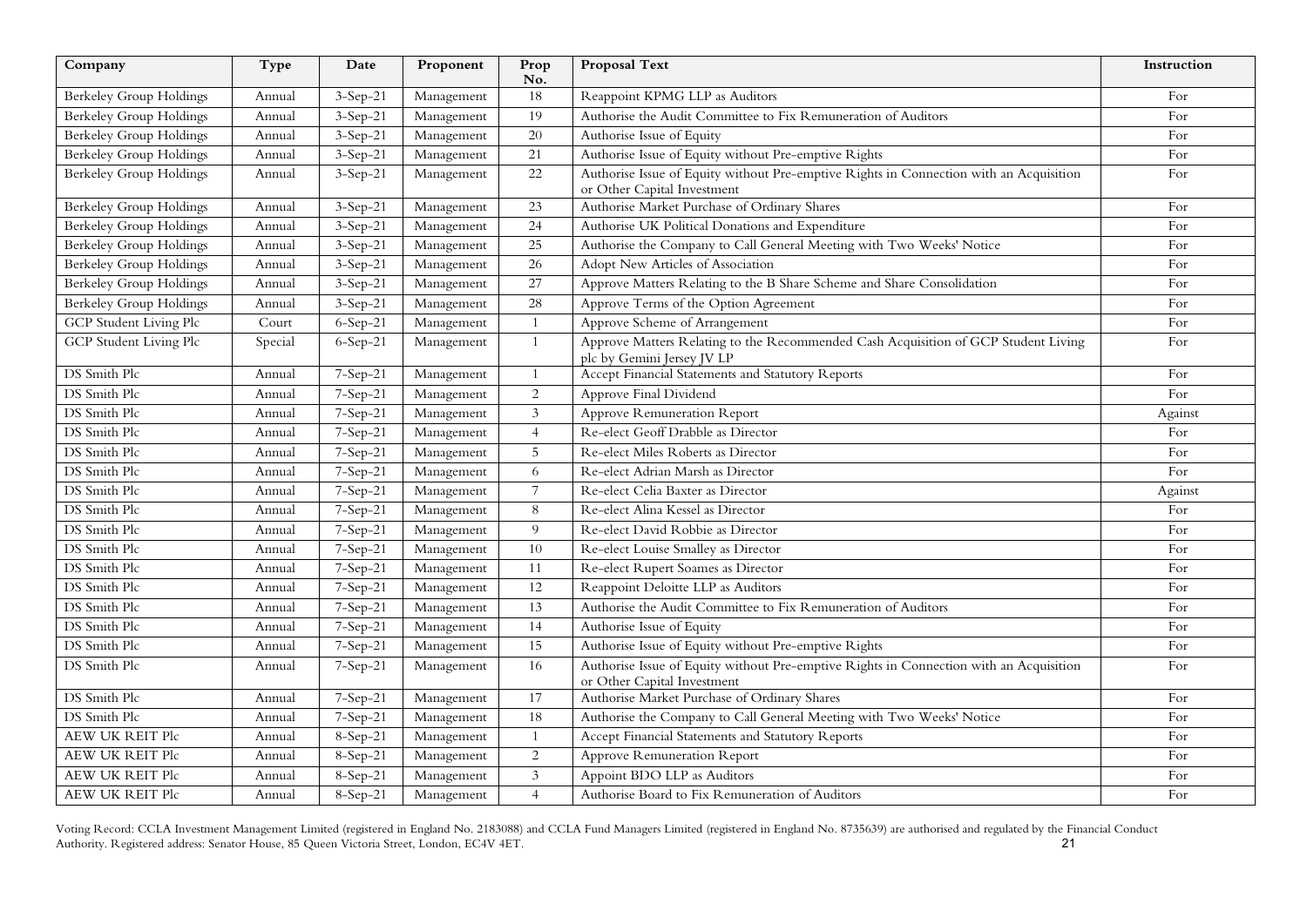| Company                    | Type    | Date            | Proponent  | Prop<br>No.    | <b>Proposal Text</b>                                                                                                  | Instruction |
|----------------------------|---------|-----------------|------------|----------------|-----------------------------------------------------------------------------------------------------------------------|-------------|
| AEW UK REIT Plc            | Annual  | 8-Sep-21        | Management | 5              | Re-elect Mark Burton as Director                                                                                      | For         |
| AEW UK REIT Plc            | Annual  | $8-Sep-21$      | Management | 6              | Re-elect Bimaljit Sandhu as Director                                                                                  | For         |
| <b>AEW UK REIT Plc</b>     | Annual  | 8-Sep-21        | Management | $\overline{7}$ | Re-elect Katrina Hart as Director                                                                                     | For         |
| AEW UK REIT Plc            | Annual  | 8-Sep-21        | Management | 8              | Authorise Issue of Equity                                                                                             | For         |
| AEW UK REIT Plc            | Annual  | $8-Sep-21$      | Management | 9              | Authorise Issue of Equity (Additional Authority)                                                                      | For         |
| <b>AEW UK REIT Plc</b>     | Annual  | 8-Sep-21        | Management | 10             | Authorise Issue of Equity without Pre-emptive Rights                                                                  | For         |
| <b>AEW UK REIT Plc</b>     | Annual  | 8-Sep-21        | Management | 11             | Authorise Issue of Equity without Pre-emptive Rights (Additional Authority)                                           | For         |
| AEW UK REIT Plc            | Annual  | 8-Sep-21        | Management | 12             | Authorise Market Purchase of Ordinary Shares                                                                          | For         |
| <b>AEW UK REIT Plc</b>     | Annual  | 8-Sep-21        | Management | 13             | Authorise the Company to Call General Meeting with Two Weeks' Notice                                                  | For         |
| AEW UK REIT Plc            | Annual  | 8-Sep-21        | Management | 14             | Adopt New Articles of Association                                                                                     | For         |
| <b>BMO</b> Real Estate     | Special | $9-Sep-21$      | Management | $\mathbf{1}$   | Approve New Investment Policy                                                                                         | For         |
| <b>Investments Limited</b> |         |                 |            |                |                                                                                                                       |             |
| Warehouse REIT Plc         | Annual  | 13-Sep-21       | Management |                | Accept Financial Statements and Statutory Reports                                                                     | For         |
| Warehouse REIT Plc         | Annual  | 13-Sep-21       | Management | $\overline{2}$ | Approve Remuneration Report                                                                                           | For         |
| Warehouse REIT Plc         | Annual  | $13 - Sep - 21$ | Management | 3              | Approve Remuneration Policy                                                                                           | For         |
| Warehouse REIT Plc         | Annual  | $13 - Sep - 21$ | Management | $\overline{4}$ | Re-elect Stephen Barrow as Director                                                                                   | For         |
| Warehouse REIT Plc         | Annual  | 13-Sep-21       | Management | 5              | Re-elect Simon Hope as Director                                                                                       | For         |
| Warehouse REIT Plc         | Annual  | $13 - Sep - 21$ | Management | 6              | Re-elect Neil Kirton as Director                                                                                      | For         |
| Warehouse REIT Plc         | Annual  | $13 - Sep - 21$ | Management | $\overline{7}$ | Re-elect Lynette Lackey as Director                                                                                   | For         |
| Warehouse REIT Plc         | Annual  | 13-Sep-21       | Management | 8              | Re-elect Martin Meech as Director                                                                                     | For         |
| Warehouse REIT Plc         | Annual  | $13 - Sep - 21$ | Management | 9              | Re-elect Aimee Pitman as Director                                                                                     | For         |
| Warehouse REIT Plc         | Annual  | 13-Sep-21       | Management | 10             | Appoint BDO LLP as Auditors                                                                                           | For         |
| Warehouse REIT Plc         | Annual  | 13-Sep-21       | Management | 11             | Authorise the Audit Committee to Fix Remuneration of Auditors                                                         | For         |
| Warehouse REIT Plc         | Annual  | $13 - Sep - 21$ | Management | 12             | Approve Dividend Policy                                                                                               | For         |
| Warehouse REIT Plc         | Annual  | $13 - Sep - 21$ | Management | 13             | Authorise Issue of Equity                                                                                             | For         |
| Warehouse REIT Plc         | Annual  | 13-Sep-21       | Management | 14             | Authorise Issue of Equity without Pre-emptive Rights                                                                  | For         |
| Warehouse REIT Plc         | Annual  | $13 - Sep - 21$ | Management | 15             | Authorise Issue of Equity without Pre-emptive Rights in Connection with an Acquisition<br>or Other Capital Investment | For         |
| Warehouse REIT Plc         | Annual  | 13-Sep-21       | Management | 16             | Authorise Market Purchase of Ordinary Shares                                                                          | For         |
| Warehouse REIT Plc         | Annual  | $13 - Sep - 21$ | Management | 17             | Authorise the Company to Call General Meeting with Two Weeks' Notice                                                  | For         |
| Hipgnosis Songs Fund Ltd.  | Annual  | $15-Sep-21$     | Management | $\mathbf{1}$   | Accept Financial Statements and Statutory Reports                                                                     | For         |
| Hipgnosis Songs Fund Ltd.  | Annual  | $15-Sep-21$     | Management | $\overline{2}$ | Approve Remuneration Report                                                                                           | For         |
| Hipgnosis Songs Fund Ltd.  | Annual  | 15-Sep-21       | Management | 3              | Ratify PricewaterhouseCoopers CI LLP as Auditors                                                                      | For         |
| Hipgnosis Songs Fund Ltd.  | Annual  | $15-Sep-21$     | Management | $\overline{4}$ | Authorise Board to Fix Remuneration of Auditors                                                                       | For         |
| Hipgnosis Songs Fund Ltd.  | Annual  | $15-Sep-21$     | Management | 5              | Re-elect Andrew Sutch as Director                                                                                     | For         |
| Hipgnosis Songs Fund Ltd.  | Annual  | 15-Sep-21       | Management | 6              | Re-elect Andrew Wilkinson as Director                                                                                 | For         |
| Hipgnosis Songs Fund Ltd.  | Annual  | 15-Sep-21       | Management | $\overline{7}$ | Re-elect Simon Holden as Director                                                                                     | For         |
| Hipgnosis Songs Fund Ltd.  | Annual  | 15-Sep-21       | Management | 8              | Re-elect Paul Burger as Director                                                                                      | For         |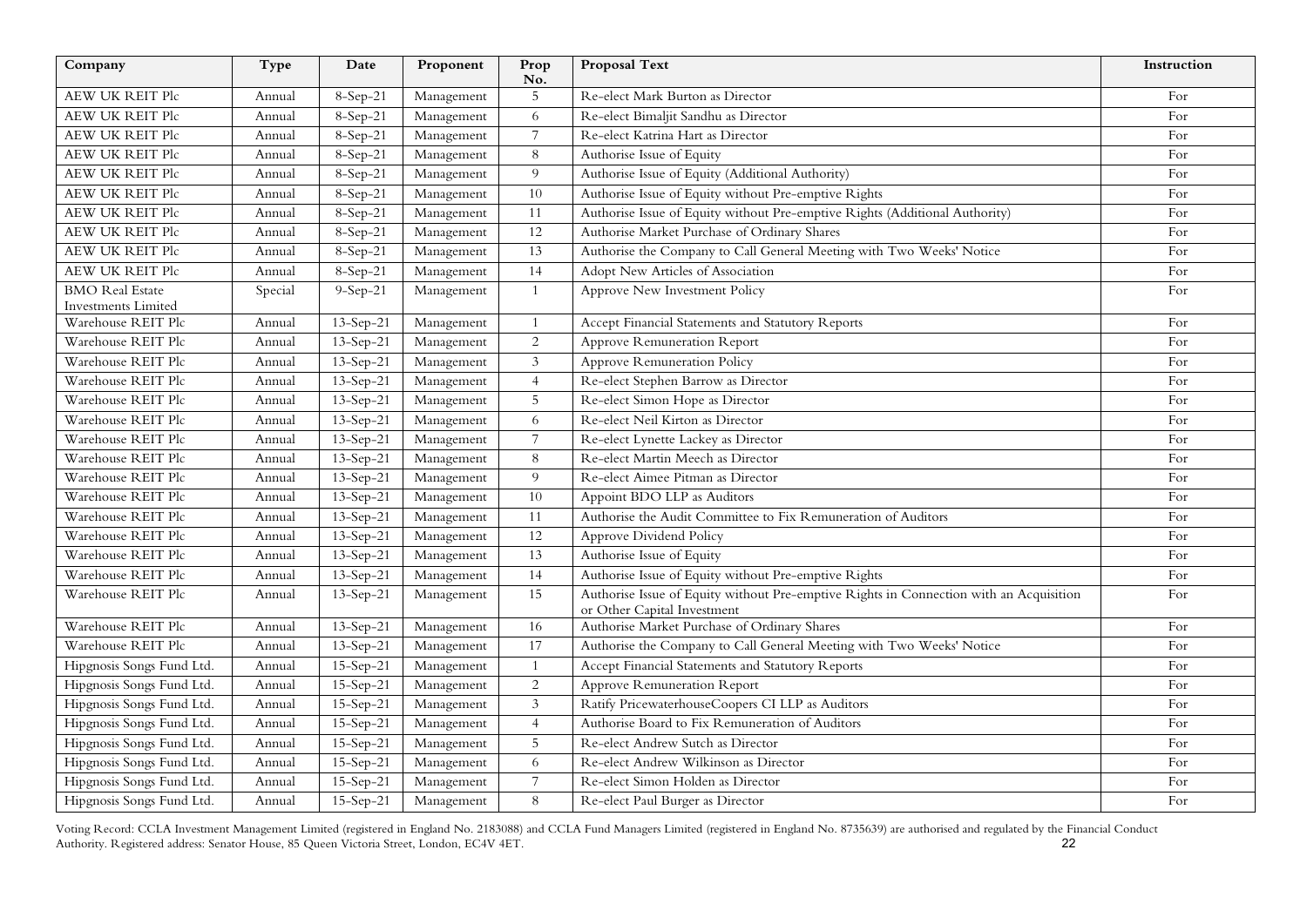| Company                                                | Type    | Date            | Proponent  | Prop<br>No.    | <b>Proposal Text</b>                                                                                                          | Instruction |
|--------------------------------------------------------|---------|-----------------|------------|----------------|-------------------------------------------------------------------------------------------------------------------------------|-------------|
| Hipgnosis Songs Fund Ltd.                              | Annual  | $15-Sep-21$     | Management | 9              | Re-elect Sylvia Coleman as Director                                                                                           | For         |
| Hipgnosis Songs Fund Ltd.                              | Annual  | $15-Sep-21$     | Management | 10             | Elect Vania Schlogel as Director                                                                                              | For         |
| Hipgnosis Songs Fund Ltd.                              | Annual  | 15-Sep-21       | Management | 11             | Approve Dividend Policy                                                                                                       | For         |
| Hipgnosis Songs Fund Ltd.                              | Annual  | 15-Sep-21       | Management | 12             | Authorise Issue of Equity without Pre-emptive Rights                                                                          | For         |
| Hipgnosis Songs Fund Ltd.                              | Annual  | $15-Sep-21$     | Management | 13             | Authorise Market Purchase of Ordinary Shares                                                                                  | For         |
| PIMCO Fds: Gbl Invs<br>Series - Climate Bond Fund      | Annual  | $15 - Sep - 21$ | Management | 1              | Ratify PricewaterhouseCoopers as Auditors                                                                                     | For         |
| PIMCO Fds: Gbl Invs<br>Series - Climate Bond Fund      | Annual  | 15-Sep-21       | Management | $\overline{2}$ | Authorise Board to Fix Remuneration of Auditors                                                                               | For         |
| Auto Trader Group Plc                                  | Annual  | 17-Sep-21       | Management |                | Accept Financial Statements and Statutory Reports                                                                             | For         |
| Auto Trader Group Plc                                  | Annual  | 17-Sep-21       | Management | 2              | Approve Remuneration Policy                                                                                                   | For         |
| Auto Trader Group Plc                                  | Annual  | 17-Sep-21       | Management | 3              | Approve Remuneration Report                                                                                                   | Against     |
| Auto Trader Group Plc                                  | Annual  | 17-Sep-21       | Management | $\overline{4}$ | Approve Final Dividend                                                                                                        | For         |
| Auto Trader Group Plc                                  | Annual  | 17-Sep-21       | Management | 5              | Re-elect Ed Williams as Director                                                                                              | Against     |
| Auto Trader Group Plc                                  | Annual  | $17-Sep-21$     | Management | 6              | Re-elect Nathan Coe as Director                                                                                               | For         |
| Auto Trader Group Plc                                  | Annual  | $17-Sep-21$     | Management | $\overline{7}$ | Re-elect David Keens as Director                                                                                              | For         |
| Auto Trader Group Plc                                  | Annual  | $17-Sep-21$     | Management | 8              | Re-elect Jill Easterbrook as Director                                                                                         | Against     |
| Auto Trader Group Plc                                  | Annual  | 17-Sep-21       | Management | 9              | Re-elect Jeni Mundy as Director                                                                                               | For         |
| Auto Trader Group Plc                                  | Annual  | $17-Sep-21$     | Management | 10             | Re-elect Catherine Faiers as Director                                                                                         | For         |
| Auto Trader Group Plc                                  | Annual  | $17-Sep-21$     | Management | 11             | Re-elect Jamie Warner as Director                                                                                             | For         |
| Auto Trader Group Plc                                  | Annual  | 17-Sep-21       | Management | 12             | Re-elect Sigga Sigurdardottir as Director                                                                                     | For         |
| Auto Trader Group Plc                                  | Annual  | 17-Sep-21       | Management | 13             | Reappoint KPMG LLP as Auditors                                                                                                | For         |
| Auto Trader Group Plc                                  | Annual  | 17-Sep-21       | Management | 14             | Authorise Board to Fix Remuneration of Auditors                                                                               | For         |
| Auto Trader Group Plc                                  | Annual  | 17-Sep-21       | Management | 15             | Authorise Issue of Equity                                                                                                     | For         |
| Auto Trader Group Plc                                  | Annual  | 17-Sep-21       | Management | 16             | Authorise Issue of Equity without Pre-emptive Rights                                                                          | For         |
| Auto Trader Group Plc                                  | Annual  | 17-Sep-21       | Management | 17             | Authorise Issue of Equity without Pre-emptive Rights in Connection with an Acquisition<br>or Specified Capital Investment     | For         |
| Auto Trader Group Plc                                  | Annual  | 17-Sep-21       | Management | 18             | Authorise Market Purchase of Ordinary Shares                                                                                  | For         |
| Auto Trader Group Plc                                  | Annual  | 17-Sep-21       | Management | 19             | Authorise the Company to Call General Meeting with Two Weeks' Notice                                                          | For         |
| SDCL Energy Efficiency<br>Income Trust Plc             | Special | 20-Sep-21       | Management | 1              | Authorise Issue of Equity in Connection with the Initial Issue and the Share Issuance<br>Programme                            | For         |
| SDCL Energy Efficiency<br>Income Trust Plc             | Special | 20-Sep-21       | Management | 2              | Authorise Issue of Equity without Pre-emptive Rights in Connection with the Initial Issue<br>and the Share Issuance Programme | For         |
| Intuitive Surgical, Inc.                               | Special | 20-Sep-21       | Management | 1              | Increase Authorized Common Stock                                                                                              | For         |
| Candriam Sustainable -<br><b>Bond Emerging Markets</b> | Special | $21-Sep-21$     | Management | 1              | Amend Article 23 Following the Update the Internal Credit Quality Assessment Policy<br>Implemented by the Management Company  | Abstain     |
| Candriam Sustainable -<br><b>Bond Emerging Markets</b> | Special | 21-Sep-21       | Management | $\overline{2}$ | Approve Entry into Force of the Amendments to the Articles of Association on 15 October<br>2021                               | Abstain     |
| PT Bank Central Asia Tbk                               | Special | $23 - Sep - 21$ | Management |                | Approve Stock Split                                                                                                           | For         |
| UK Retail Warehouse Fund                               | Special | 29-Sep-21       | Management | 1              | Approve Extension of the Term of the Fund, Disapplication of Certain Provisions of the                                        | For         |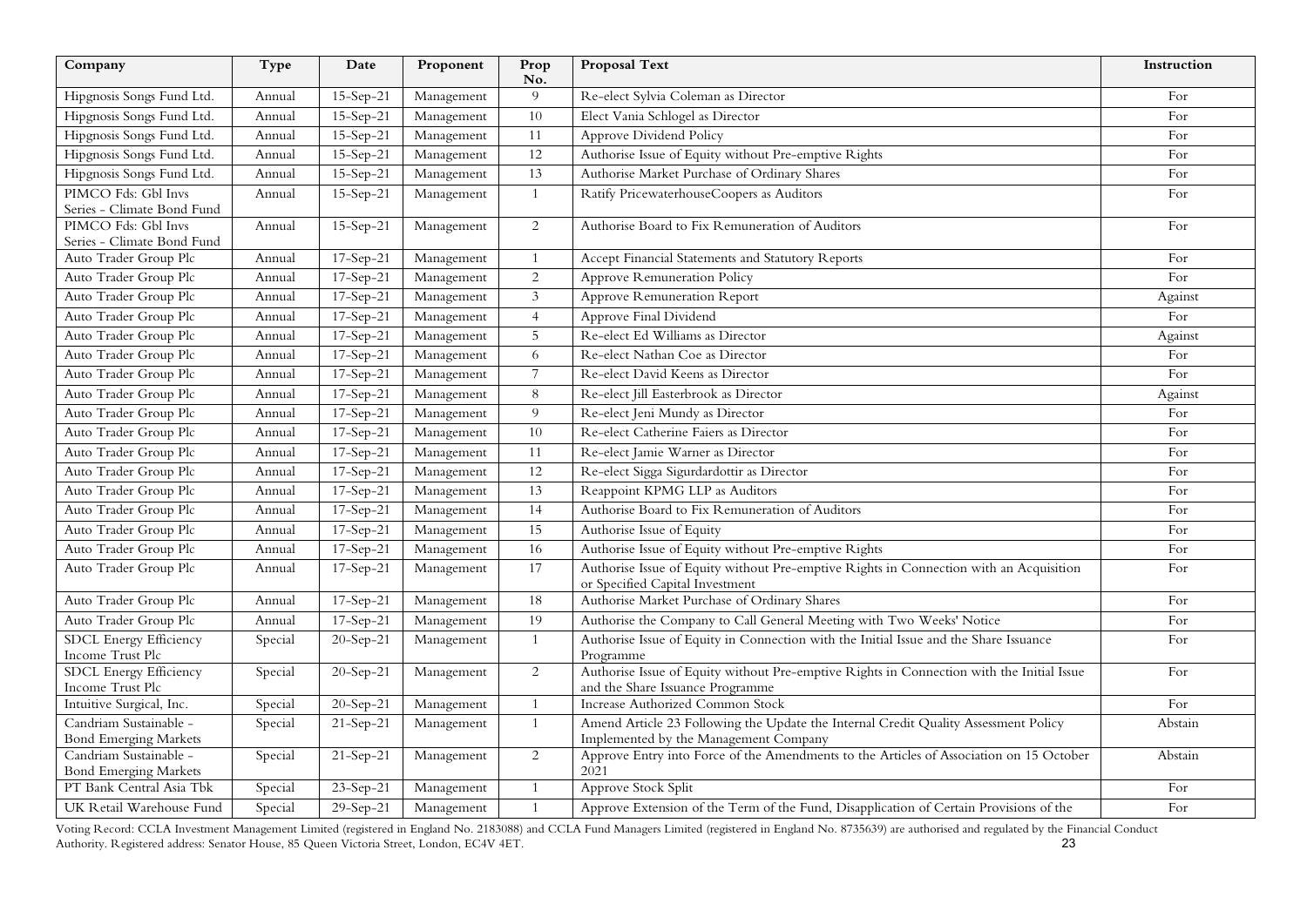| Company                                        | Type    | Date        | Proponent  | Prop<br>No.    | <b>Proposal Text</b>                                                                 | Instruction |
|------------------------------------------------|---------|-------------|------------|----------------|--------------------------------------------------------------------------------------|-------------|
|                                                |         |             |            |                | Trust Instrument, and Amendments to the Trust Instrument and the Investment Criteria |             |
| UK Retail Warehouse Fund                       | Special | 29-Sep-21   | Management | 2              | Amend the Trust Instrument to Reduce the Frequency of Valuations of the Trust        | For         |
| Aberdeen Standard                              | Special | 30-Sep-21   | Management | $\mathbf{1}$   | Authorise Issue of Equity Pursuant to the Issue                                      | For         |
| European Logistics Income                      |         |             |            |                |                                                                                      |             |
| Aberdeen Standard                              | Special | 30-Sep-21   | Management | $\mathbf{1}$   | Authorise Issue of Equity Pursuant to the Issue                                      | For         |
| European Logistics Income                      |         |             |            |                |                                                                                      |             |
| Aberdeen Standard                              | Special | 30-Sep-21   | Management | $\overline{2}$ | Authorise Issue of Equity Pursuant to the Share Issuance Programme                   | For         |
| European Logistics Income<br>Aberdeen Standard |         |             |            | 2              |                                                                                      | For         |
| European Logistics Income                      | Special | 30-Sep-21   | Management |                | Authorise Issue of Equity Pursuant to the Share Issuance Programme                   |             |
| Aberdeen Standard                              | Special | 30-Sep-21   | Management | 3 <sup>7</sup> | Authorise Issue of Equity without Pre-emptive Rights Pursuant to the Issue           | For         |
| European Logistics Income                      |         |             |            |                |                                                                                      |             |
| Aberdeen Standard                              | Special | $30-Sep-21$ | Management | 3 <sup>1</sup> | Authorise Issue of Equity without Pre-emptive Rights Pursuant to the Issue           | For         |
| European Logistics Income                      |         |             |            |                |                                                                                      |             |
| Aberdeen Standard                              | Special | 30-Sep-21   | Management | $\overline{4}$ | Authorise Issue of Equity without Pre-emptive Rights Pursuant to the Share Issuance  | For         |
| European Logistics Income                      |         |             |            |                | Programme                                                                            |             |
| Aberdeen Standard<br>European Logistics Income | Special | 30-Sep-21   | Management | $\overline{4}$ | Authorise Issue of Equity without Pre-emptive Rights Pursuant to the Share Issuance  | For         |
| Aberdeen Standard                              | Special | 30-Sep-21   | Management | 5              | Programme<br>Approve the Method of Calculation of Applicable Issue Prices            | For         |
| European Logistics Income                      |         |             |            |                |                                                                                      |             |
| Aberdeen Standard                              | Special | 30-Sep-21   | Management | 5 <sup>5</sup> | Approve the Method of Calculation of Applicable Issue Prices                         | For         |
| European Logistics Income                      |         |             |            |                |                                                                                      |             |
| Diageo Plc                                     | Annual  | 30-Sep-21   | Management | $\mathbf{1}$   | Accept Financial Statements and Statutory Reports                                    | For         |
| Diageo Plc                                     | Annual  | 30-Sep-21   | Management | 2              | Approve Remuneration Report                                                          | For         |
| Diageo Plc                                     | Annual  | 30-Sep-21   | Management | $\mathfrak{Z}$ | Approve Final Dividend                                                               | For         |
| Diageo Plc                                     | Annual  | $30-Sep-21$ | Management | $\overline{4}$ | Elect Lavanya Chandrashekar as Director                                              | For         |
| Diageo Plc                                     | Annual  | 30-Sep-21   | Management | 5              | Elect Valerie Chapoulaud-Floquet as Director                                         | For         |
| Diageo Plc                                     | Annual  | 30-Sep-21   | Management | 6              | Elect Sir John Manzoni as Director                                                   | For         |
| Diageo Plc                                     | Annual  | 30-Sep-21   | Management | $\overline{7}$ | Elect Ireena Vittal as Director                                                      | For         |
| Diageo Plc                                     | Annual  | 30-Sep-21   | Management | 8              | Re-elect Melissa Bethell as Director                                                 | For         |
| Diageo Plc                                     | Annual  | 30-Sep-21   | Management | 9              | Re-elect Javier Ferran as Director                                                   | For         |
| Diageo Plc                                     | Annual  | 30-Sep-21   | Management | 10             | Re-elect Susan Kilsby as Director                                                    | For         |
| Diageo Plc                                     | Annual  | 30-Sep-21   | Management | 11             | Re-elect Lady Mendelsohn as Director                                                 | For         |
| Diageo Plc                                     | Annual  | 30-Sep-21   | Management | 12             | Re-elect Ivan Menezes as Director                                                    | For         |
| Diageo Plc                                     | Annual  | 30-Sep-21   | Management | 13             | Re-elect Alan Stewart as Director                                                    | For         |
| Diageo Plc                                     | Annual  | 30-Sep-21   | Management | 14             | Reappoint PricewaterhouseCoopers LLP as Auditors                                     | For         |
| Diageo Plc                                     | Annual  | 30-Sep-21   | Management | 15             | Authorise the Audit Committee to Fix Remuneration of Auditors                        | For         |
| Diageo Plc                                     | Annual  | 30-Sep-21   | Management | 16             | Authorise UK Political Donations and Expenditure                                     | For         |
| Diageo Plc                                     | Annual  | 30-Sep-21   | Management | 17             | Authorise Issue of Equity                                                            | For         |
| Diageo Plc                                     | Annual  | 30-Sep-21   | Management | 18             | Authorise Issue of Equity without Pre-emptive Rights                                 | For         |
| Diageo Plc                                     | Annual  | 30-Sep-21   | Management | 19             | Authorise Market Purchase of Ordinary Shares                                         | For         |